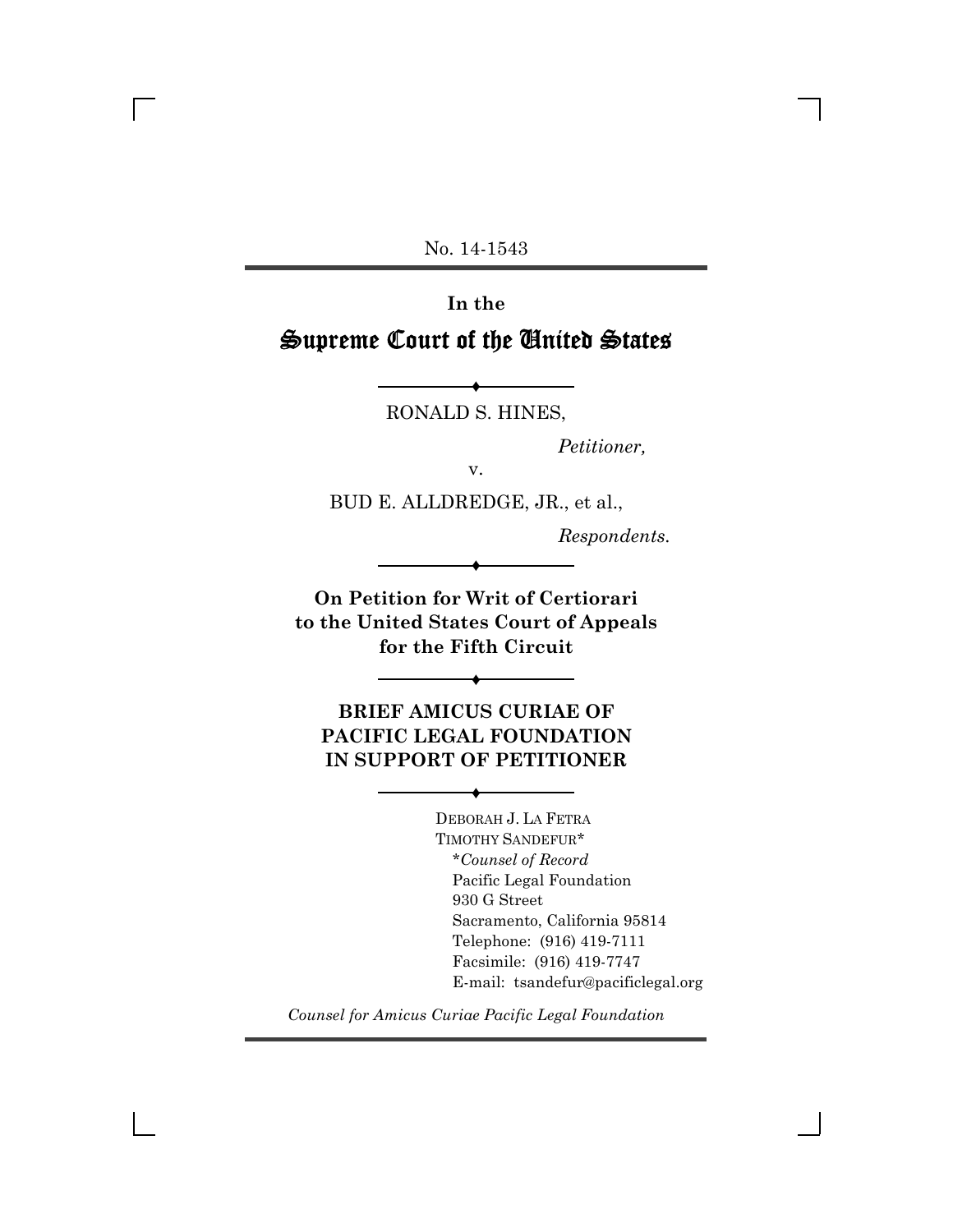# **QUESTION PRESENTED**

Are restrictions on occupational speech subject to First Amendment scrutiny or only rational-basis review?

 $\overline{\Gamma}$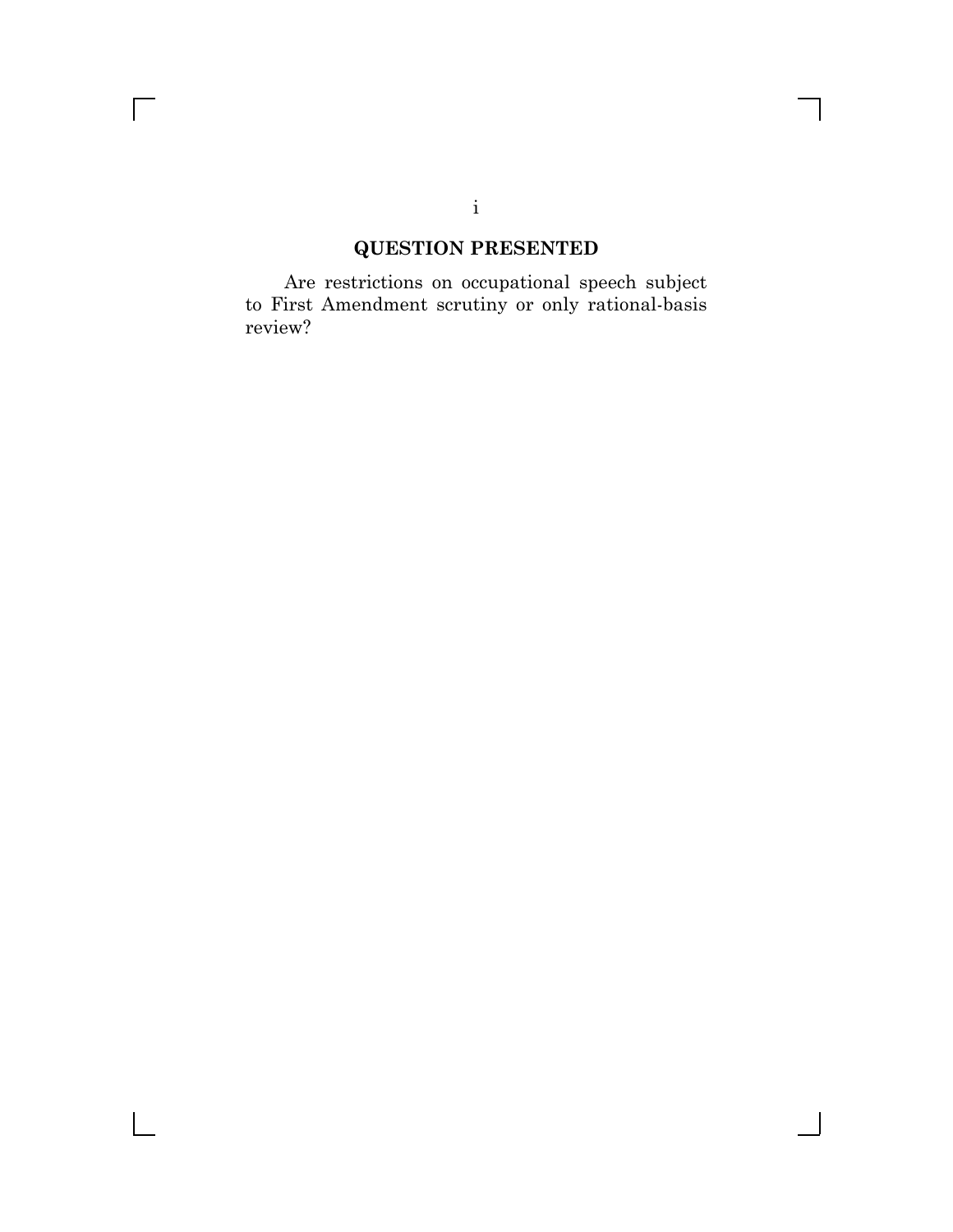### **TABLE OF CONTENTS**

| QUESTION PRESENTED                                                                                                                                                      |
|-------------------------------------------------------------------------------------------------------------------------------------------------------------------------|
| TABLE OF AUTHORITIES                                                                                                                                                    |
| <b>IDENTITY AND</b><br>INTEREST OF AMICUS CURIAE  1                                                                                                                     |
| <b>SUMMARY OF REASONS</b><br>FOR GRANTING THE PETITION $\ldots \ldots \ldots$                                                                                           |
|                                                                                                                                                                         |
| THERE IS ESSENTIALLY NO<br>L.<br>CONTROLLING PRECEDENT<br>ON THE FIRST AMENDMENT<br>PROTECTION OF OCCUPATIONAL<br>SPEECH-LEAVING LOWER<br>COURTS IN NEED OF GUIDANCE  6 |
| II.<br><b>LOWER COURT</b><br>DECISIONS ON "PROFESSIONAL<br>SPEECH" ARE IN DISARRAY  9                                                                                   |
| PROFESSIONAL SPEECH IS<br>HL.<br><b>INCREASINGLY CENTRAL TO THE</b><br>NATIONAL ECONOMY AND ESPECIALLY<br>TO MEDICAL PRACTICE  15                                       |
| A. Lack of Guidance from This Court<br>Encourages States to Classify Speech<br>as "Conduct" And Restrict It in<br>Violation of The First Amendment  15                  |

 $\Box$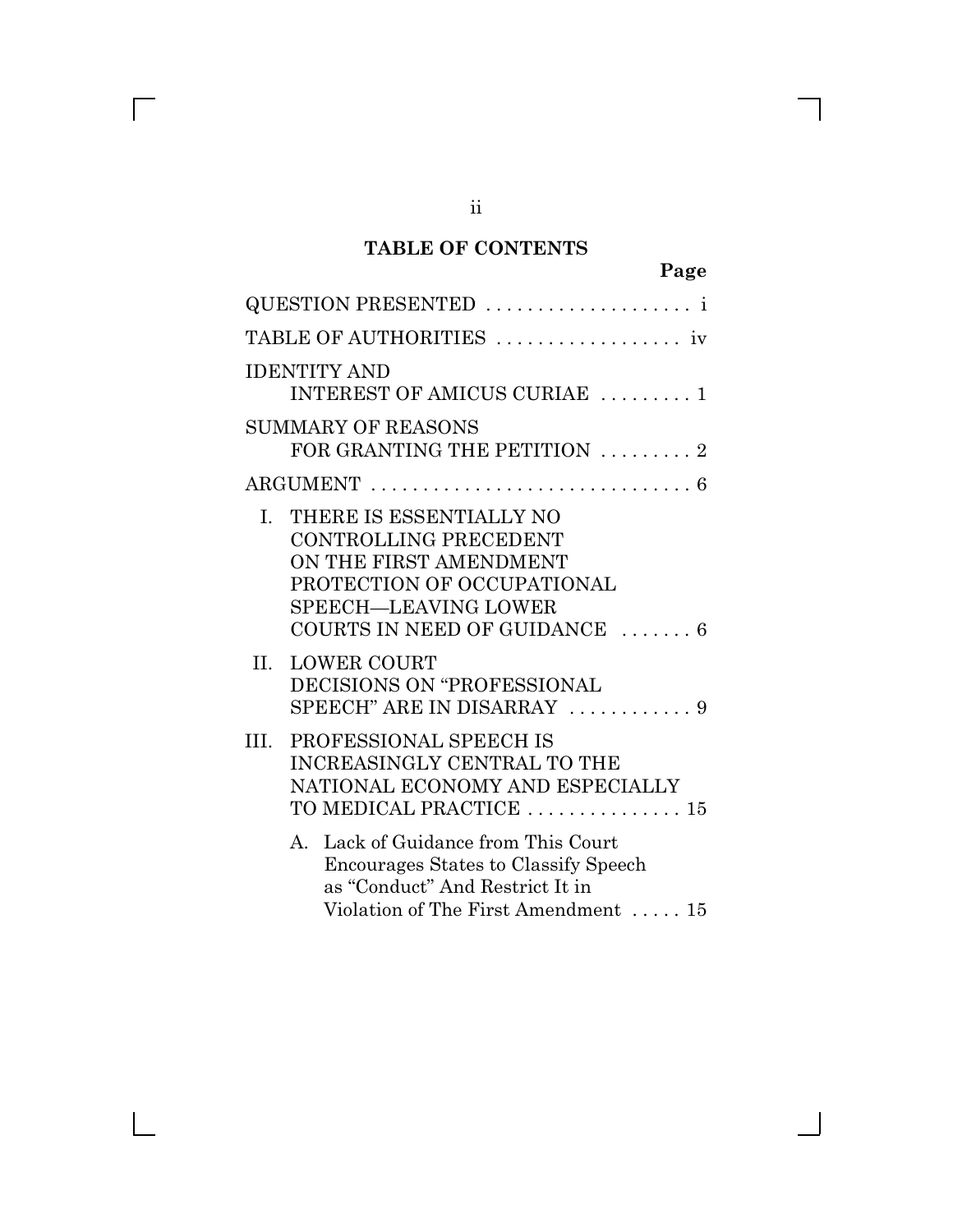# **TABLE OF CONTENTS—Continued**

**Page**

| B. Prohibitions on                   |
|--------------------------------------|
| Medical Communication                |
| Hinder the Development               |
| of Technologies That Could           |
| Drastically Improve the Provision    |
| of Medical Care to Those in Need  18 |
|                                      |

iii

 $\overline{\Gamma}$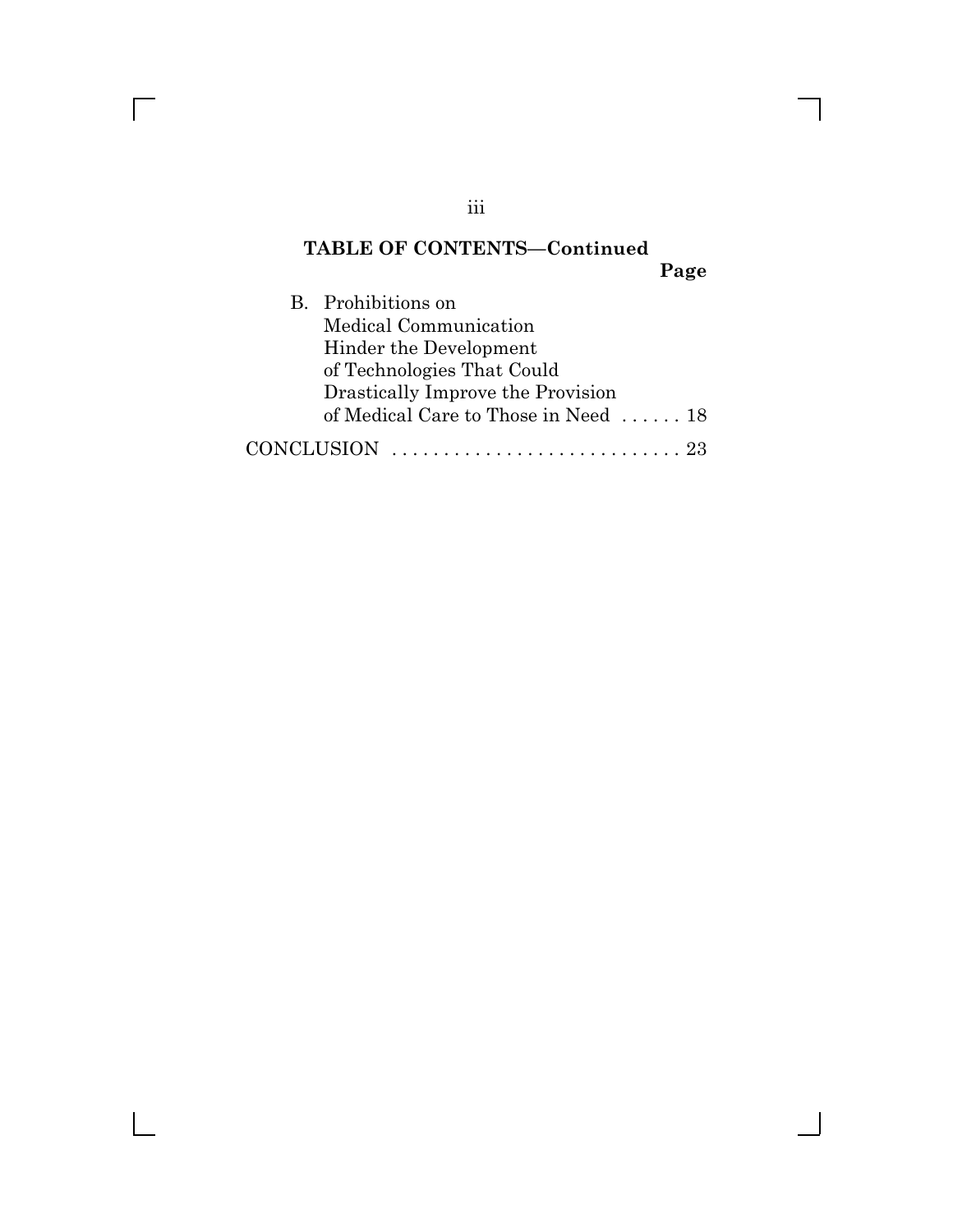### **TABLE OF AUTHORITIES**

**Page**

# **Cases**

| Am. Booksellers Found. v. Dean,                                                                                        |
|------------------------------------------------------------------------------------------------------------------------|
| Argello v. City of Lincoln,<br>143 F.3d 1152 (8th Cir. 1998) 10                                                        |
| Burwell v. Hobby Lobby Stores, Inc.,                                                                                   |
| Coleman v. City of Mesa,                                                                                               |
| Conant v. Walters,<br>309 F.3d 629 (9th Cir. 2002) 4, 11, 14                                                           |
| Cooksey v. Futrell,<br>721 F.3d 226 (4th Cir. 2013) 11                                                                 |
| Daly v. Sprague, $742$ F.2d 896 (5th Cir. 1984) 4                                                                      |
| Dex Media W., Inc. v. City of Seattle,<br>696 F.3d 952 (9th Cir. 2012) 8                                               |
| Edwards v. District of Columbia,<br>755 F.3d 996 (D.C. Cir. 2014) 3, 15                                                |
| Florida Bar v. Went For It, Inc.,                                                                                      |
| ForSaleByOwner.com Corp. v. Zinnemann,<br>347 F. Supp. 2d 868 (E.D. Cal. 2004) 16                                      |
| Gurley v. Missouri Bd. of Private Investigator<br><i>Exam'rs</i> , 361 S.W.3d 406 (Mo. 2012) $\ldots \ldots \ldots 17$ |
| Janson v. LegalZoom.com, Inc.,<br>802 F. Supp. 2d 1053 (W.D. Mo. 2011) 16                                              |

iv

 $\overline{\Gamma}$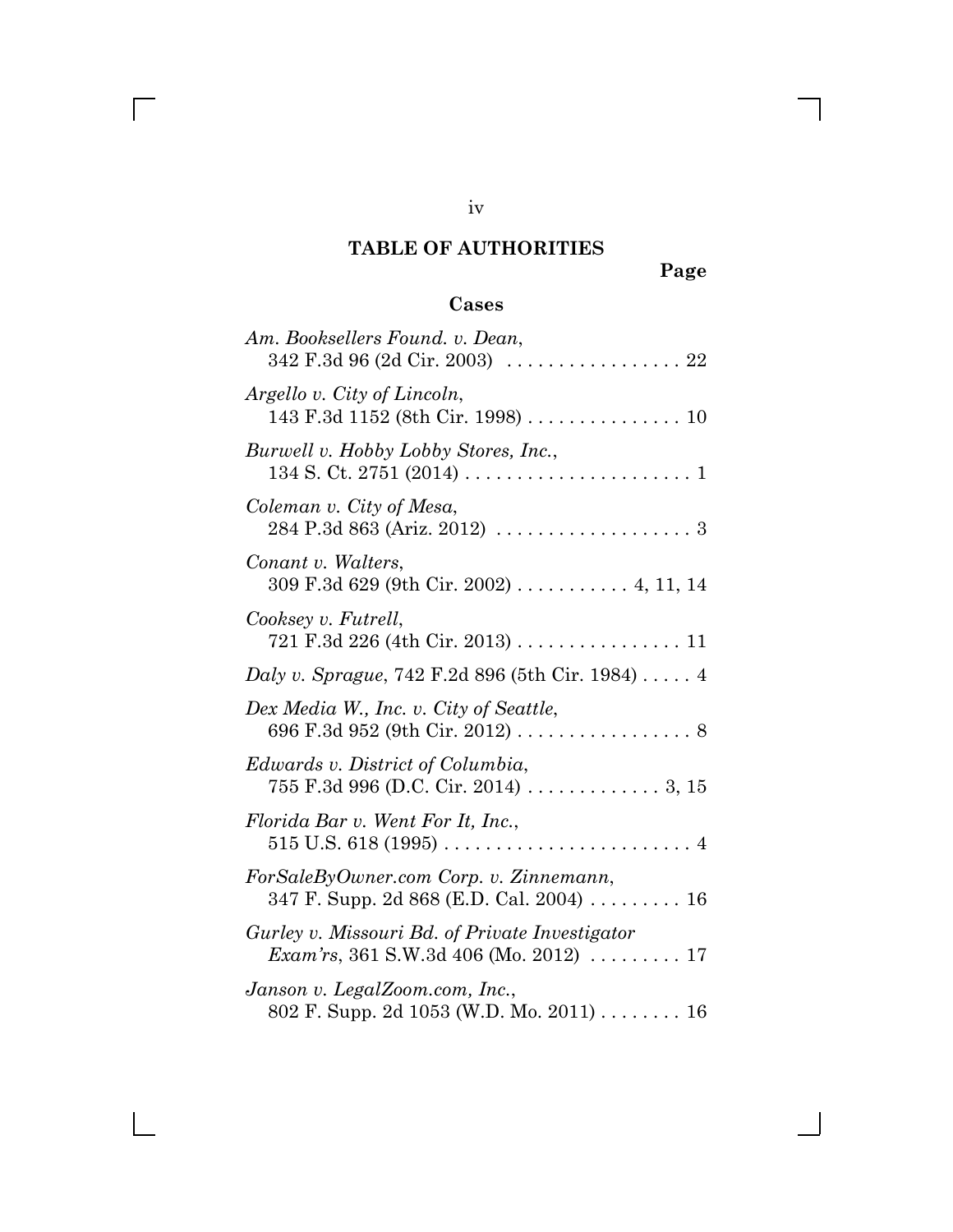| Jones v. J.B. Lippincott Co.,<br>694 F. Supp. 1216 (D. Md. 1988)  22                                                                                 |
|------------------------------------------------------------------------------------------------------------------------------------------------------|
| Joseph Burstyn, Inc. v. Wilson,<br>$343 \text{ U.S. } 495 \left(1952\right) \ldots \ldots \ldots \ldots \ldots \ldots \ldots \ldots \, 8$            |
| Jucha v. City of N. Chicago,                                                                                                                         |
| Kagan v. City of New Orleans, La.,<br>753 F.3d 560 (5th Cir. 2014),<br><i>cert. denied</i> , $135$ S. Ct. $1403$ (2015) $\ldots \ldots \ldots$ 2, 15 |
| Kansas City Premier Apartments, Inc.<br>v. Missouri Real Estate Comm'n,<br>344 S.W.3d 160 (Mo. 2011),                                                |
| King v. Governor of the State of New Jersey,<br>767 F.3d 216 (3d Cir. 2014), cert. denied,                                                           |
| Liberty Coins LLC v. Porter,                                                                                                                         |
| Lowe v. SEC, 472 U.S. 181 (1985) $\ldots$ 2, 5-9, 20                                                                                                 |
| Memoirs v. Massachusetts,                                                                                                                            |
| Moore-King v. Cnty. of Chesterfield, Va.,<br>708 F.3d 560 (4th Cir. 2013) 5, 10                                                                      |
| Nashville, C. & St. L. Ry. v. Walters,                                                                                                               |

v

 $\overline{\Gamma}$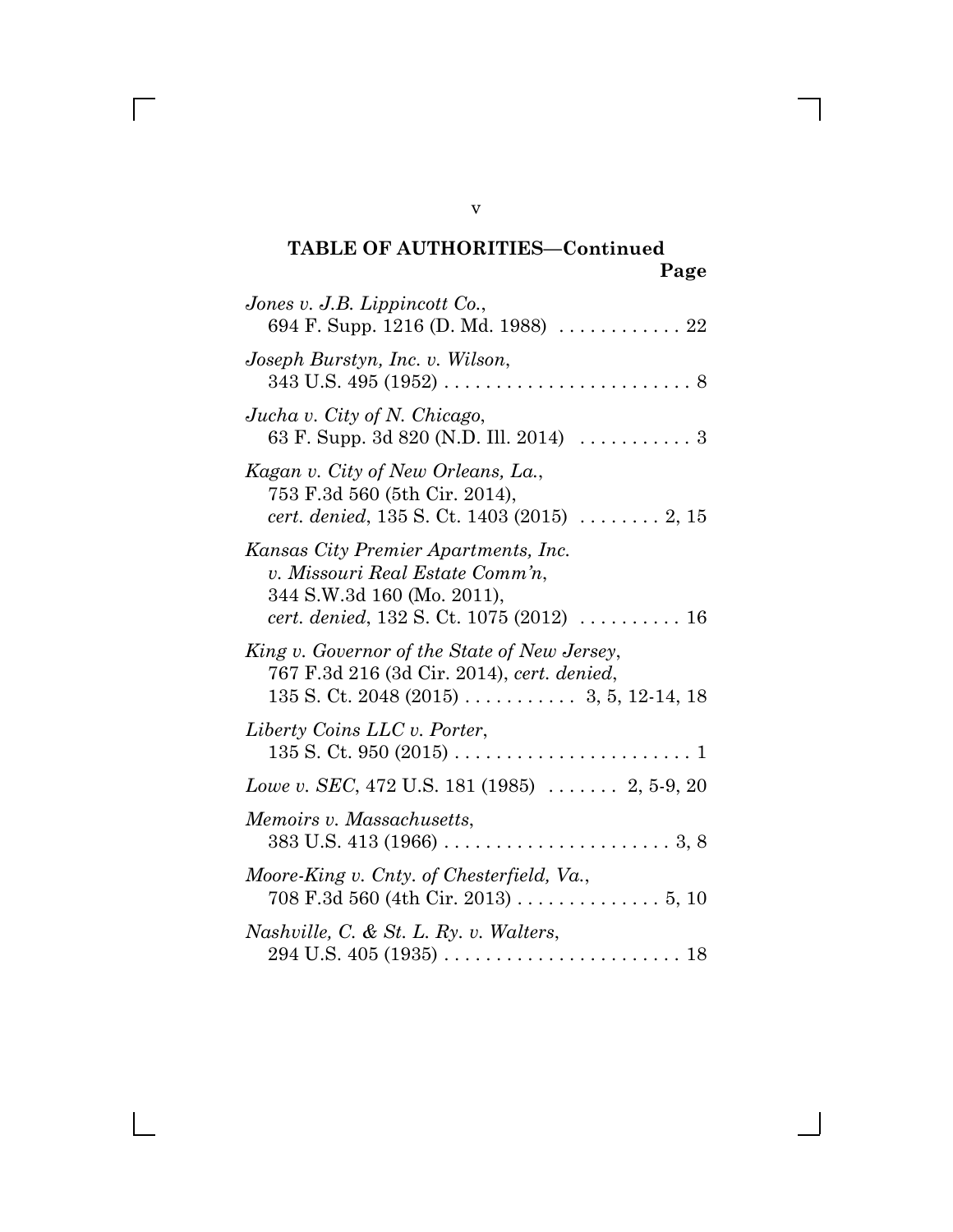| Nat'l Ass'n for Advancement of Psychoanalysis<br>v. California Bd. of Psychology,<br>228 F.3d 1043 (9th Cir. 2000) 5, 10           |
|------------------------------------------------------------------------------------------------------------------------------------|
| <i>Nike, Inc. v. Kasky</i> , 539 U.S. 654 (2003) $\ldots \ldots \ldots 1$                                                          |
| Pearson v. McCaffrey,<br>139 F. Supp. 2d 113 (D.D.C. 2001) 11                                                                      |
| Pickup v. Brown, 740 F.3d 1208 (9th Cir.), cert.<br>denied, 134 S. Ct. 2871 (2014)  4-5, 12, 14                                    |
| Reed v. Town of Gilbert, Ariz.,                                                                                                    |
| Riley v. Nat'l Fed'n of the Blind of N.C., Inc.,                                                                                   |
| Rosemond v. Markham,<br>No. 3:13-cv-00042-GFVT-EBA<br>$(E.D. Ky. Complaint filed July 16, 2013) \ldots 17$                         |
| Simon & Schuster, Inc. v.<br>Members of New York State Crime Victims Bd.,                                                          |
| Skynet Corp. v. Slattery, No. 06-cv-218-JM,<br>2007 WL 817638 (D.N.H. Mar. 13, 2007)  16                                           |
| Sorrell v. IMS Health Inc.,<br>131 S. Ct. 2653 (2011) $\ldots$ 4, 16-17, 22                                                        |
| <i>State v. Tatalovich</i> , 309 P.3d 43 (Nev. 2013) 17                                                                            |
| Stuart v. Camnitz, 774 F.3d 238 (4th Cir. 2014),<br>cert. denied sub nom. Walker-McGill v. Stuart,<br>No. 14-1172, 2015 WL 1331672 |
|                                                                                                                                    |

vi

 $\overline{\Gamma}$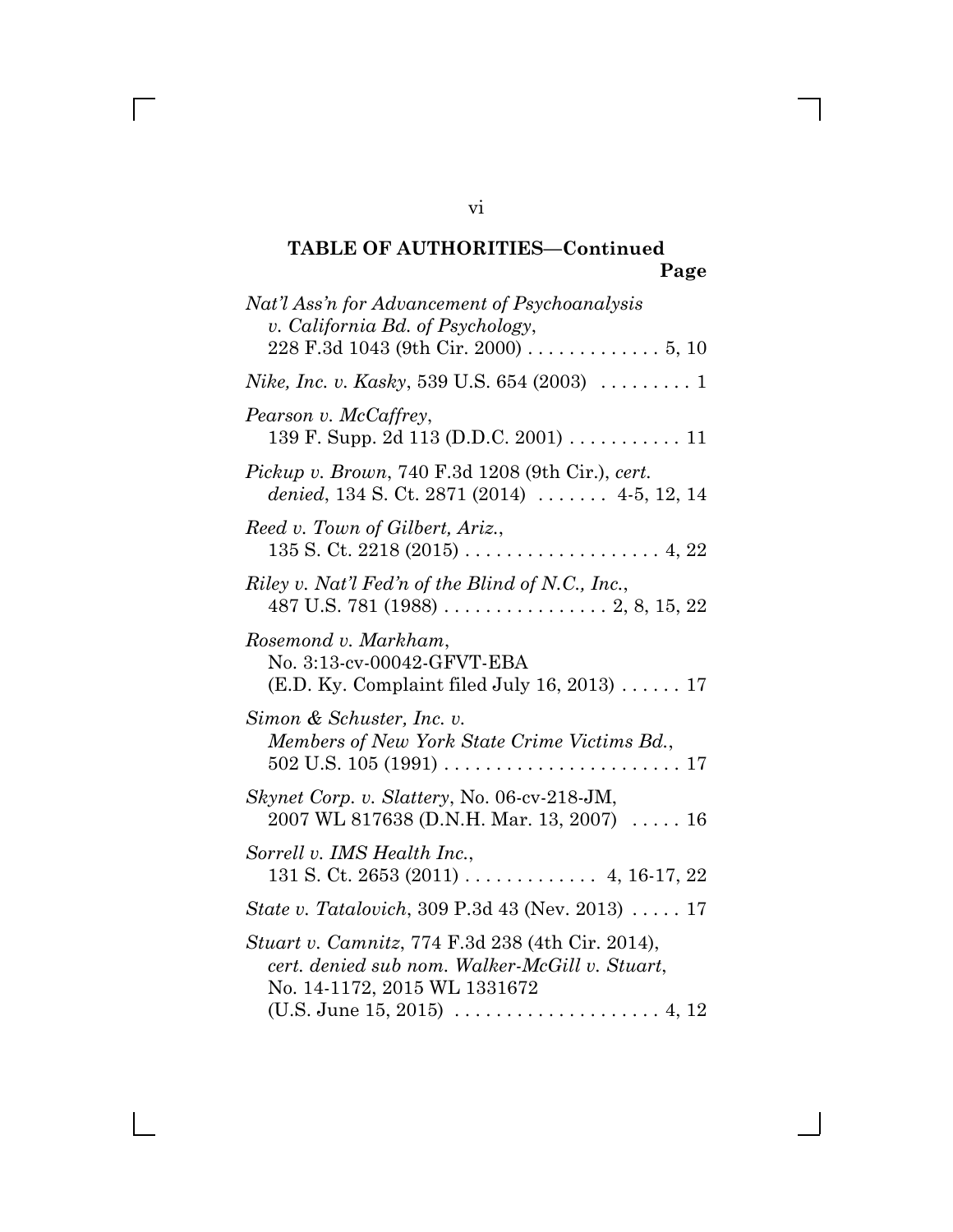| Tepeyac v. Montgomery Cnty.,<br>779 F. Supp. 2d 456 (D. Md. 2011)  13-14                                      |
|---------------------------------------------------------------------------------------------------------------|
| Texas Med. Providers Performing Abortion Servs.<br>v. Lakey, 667 F.3d 570 (5th Cir. 2012)  12                 |
| Thomas v. Collins,                                                                                            |
| Thompson v. W. States Med. Ctr.,                                                                              |
| Virginia State Bd. of Pharmacy v.<br>Virginia Citizens Consumer Council, Inc.,                                |
| Wang v. Pataki,<br>396 F. Supp. 2d 446 (S.D.N.Y. 2005) $\dots \dots \dots 16$                                 |
| Wexler v. City of New Orleans, No. Civ.A. 03-990,<br>$2003$ WL 1903294 (E.D. La. Apr. 15, 2003)  3            |
| Wollschlaeger v. Governor of Florida,<br>760 F.3d 1195 (11th Cir. 2014)  4, 12, 14                            |
| Young v. Ricketts, No. $15-1873$<br>$(8th Cir. pending) \dots \dots \dots \dots \dots \dots \dots \dots$<br>1 |
| <b>State Statute</b>                                                                                          |
| Nev. Rev. Stat. $\S 648.012 (2014) \ldots \ldots \ldots \ldots 17$                                            |
| <b>Rule of Court</b>                                                                                          |

vii

 $\overline{\Gamma}$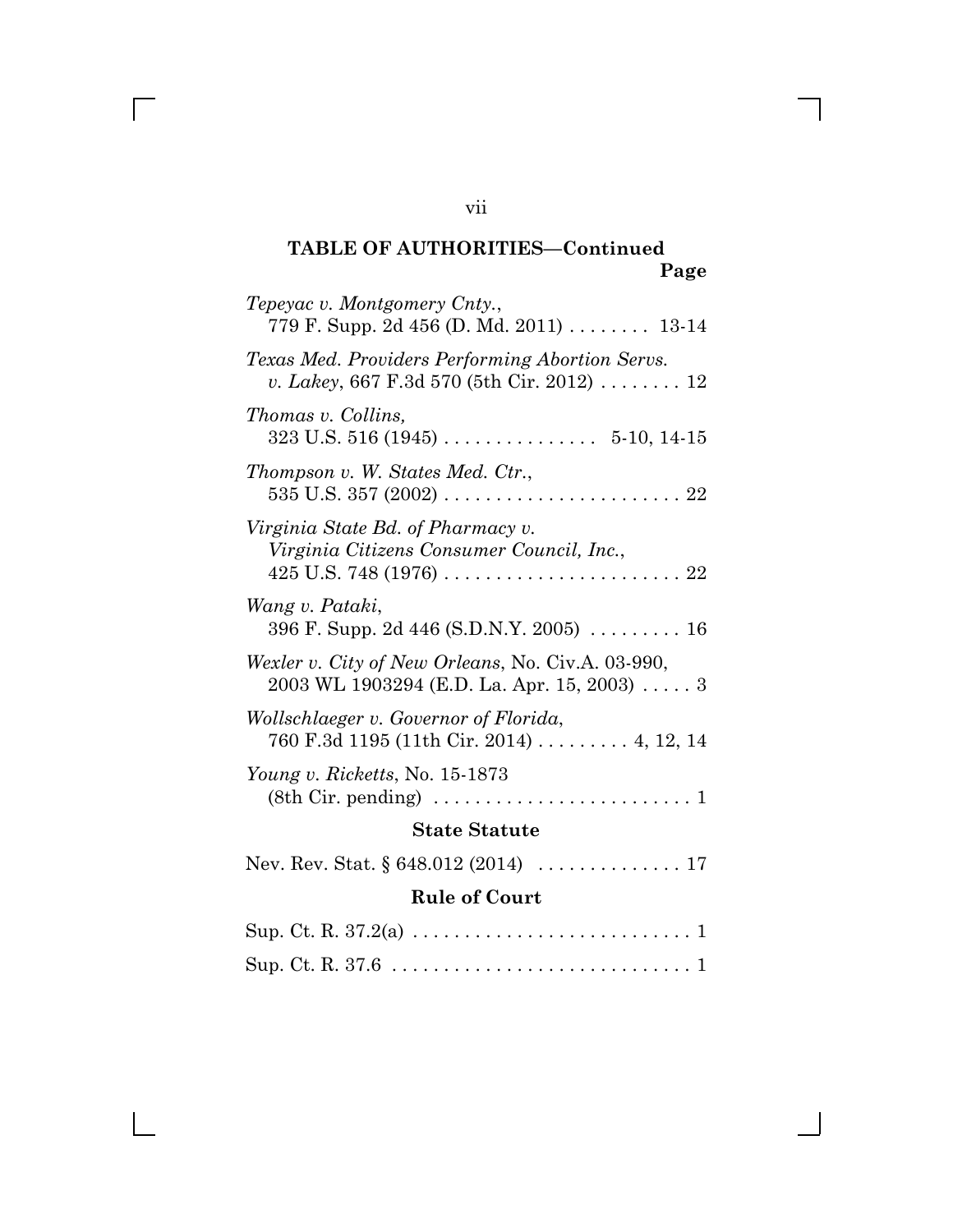# **Miscellaneous**

| Butler, D.B., et al., Smartphone Mobile<br>Application Delivering Personalized, Real-time<br><b>Sun Protection Advice: A Randomized Clinical</b><br><i>Trial</i> , 151 JAMA Dermatol. 497 (2015) $\ldots \ldots$ 19                                                 |
|---------------------------------------------------------------------------------------------------------------------------------------------------------------------------------------------------------------------------------------------------------------------|
| Derse, Arthur R., M.D., J.D., Between Strangers:<br>The Practice of Medicine Online,<br>21 Health Affairs $168 (2002)     20$                                                                                                                                       |
| Gupta, Amar & Sao, Deth,<br>The Constitutionality of Current Legal Barriers<br>to Telemedicine in the United States: Analysis<br>and Future Directions of Its Relationship to<br>National and International Health Care Reform,                                     |
| Halberstam, Daniel,<br>Commercial Speech, Professional Speech, and<br>the Constitutional Status of Social Institutions,<br>147 U. Pa. L. Rev. 771 (1999) 13                                                                                                         |
| Kocher, Robert,<br>Doctors Without State Borders: Practicing<br><i>Across State Lines</i> , Health Affairs Blog<br>(Feb. 18, 2014), http://healthaffairs.org/<br>blog/2014/02/18/doctors-without-state-<br>borders-practicing-across-state-lines $\ldots \ldots$ 20 |
| Kry, Robert,<br>The "Watchman for Truth": Professional<br>Licensing and the First Amendment,<br>23 Seattle U. L. Rev. 885 (2000) 13                                                                                                                                 |

viii

 $\overline{\Gamma}$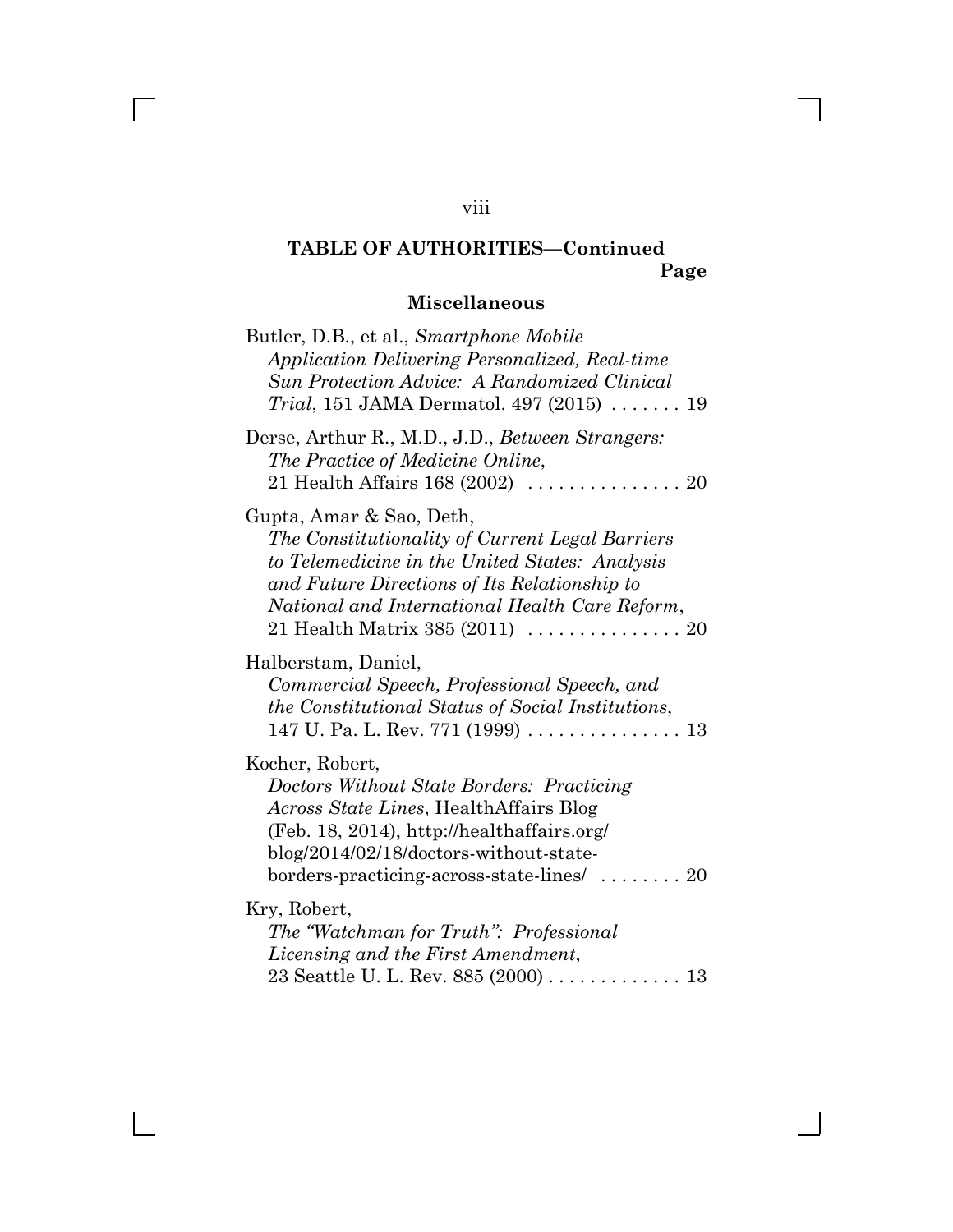| La Fetra, Deborah J., Kick It Up a Notch: First<br>Amendment Protection for Commercial Speech,<br>54 Case W. Res. L. Rev. $1205(2004)$ 1, 23                                                            |
|---------------------------------------------------------------------------------------------------------------------------------------------------------------------------------------------------------|
| Meli, Stephen A., Note: Do You Have a License to<br>Say That? Occupational Licensing and Internet<br>Speech, 21 Geo. Mason L. Rev. 753 (2014)  19                                                       |
| Moldenhauer, David T.,<br>Circular 230 Opinion Standards, Legal Ethics<br>and First Amendment Limitations on the<br>Regulation of Professional Speech by Lawyers,<br>29 Seattle U. L. Rev. 843 (2006) 6 |
| Ristau, Ryan A., et al.,<br>Evaluation and Evolution of Diabetes Mobile<br>Applications: Key Factors for Health Care<br>Professionals Seeking to Guide Patients,                                        |
| Sandefur, Timothy,                                                                                                                                                                                      |
| Sherman, Paul, Occupational Speech<br>and the First Amendment,<br>128 Harv. L. Rev. F. 183 (2015) $\ldots \ldots \ldots \ldots$ .                                                                       |
| Spradley, Paul, Telemedicine:<br><i>The Law Is the Limit, 14 Tul. J.</i>                                                                                                                                |
| Suter, Sonia M., The First Amendment and<br>Physician Speech in Reproductive Decision<br><i>Making</i> , 43 J.L. Med. & Ethics 22 (2015)  14                                                            |

ix

 $\overline{\Gamma}$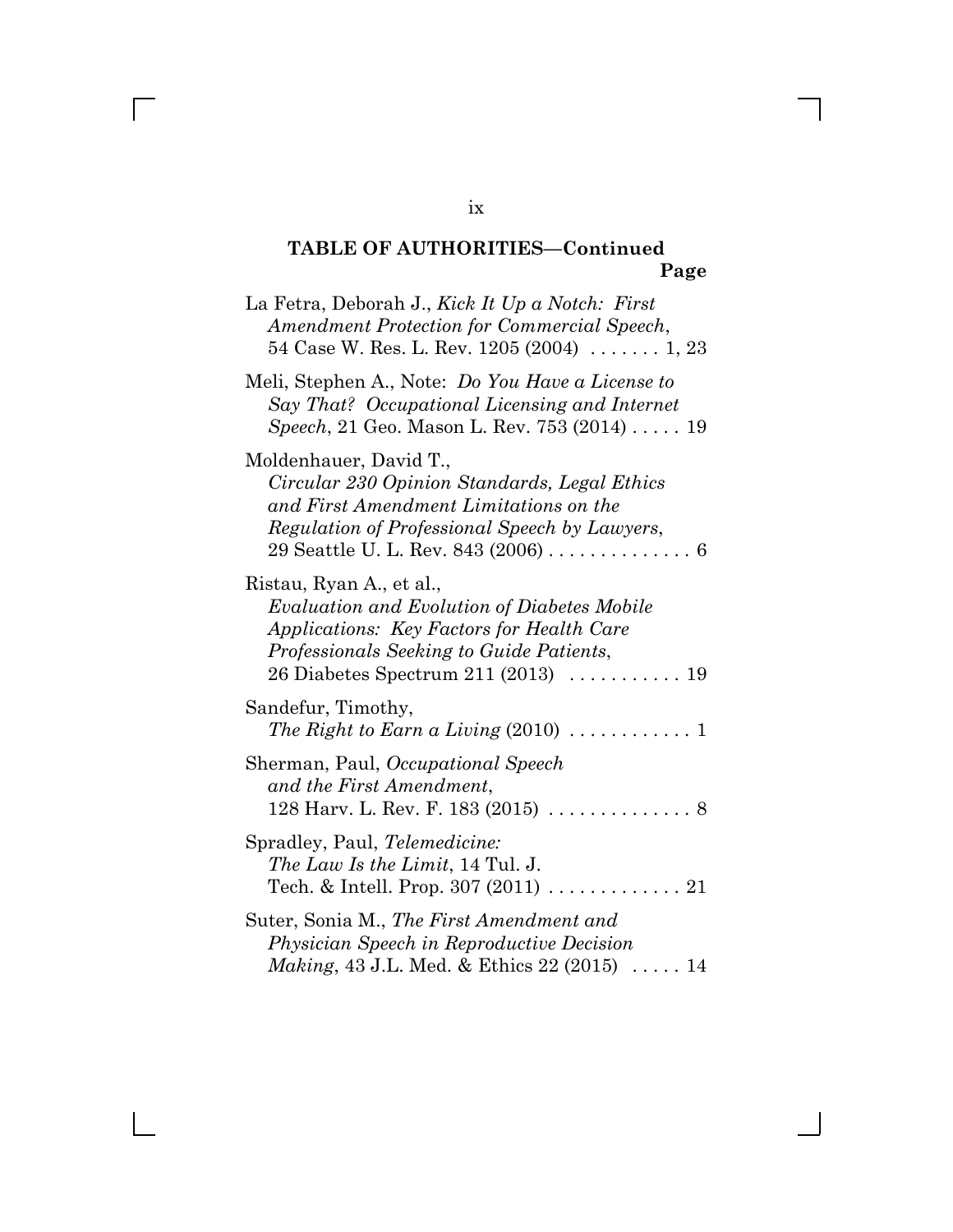| Thomas, Latoya & Capistrant, Gary,<br>American Telemedicine Association,<br>State Telemedicine Gaps Analysis: Physician<br><i>Practice Standards and Licensure</i> (May 2015),<br>http://www.americantelemed.org/docs/default-so<br>urce/policy/50-state-telemedicine-gaps-analysis-<br>-physician-practice-standards-licensure<br>(last visited July 24, 2015) $\ldots \ldots \ldots \ldots \ldots 21$ |
|---------------------------------------------------------------------------------------------------------------------------------------------------------------------------------------------------------------------------------------------------------------------------------------------------------------------------------------------------------------------------------------------------------|
| Topol, Eric J., The Future of Medicine Is in<br>Your Smartphone, Wall St. J., Jan. 9, 2015,<br>http://www.wsj.com/articles/the-future-of-medi<br>cine-is-in-your-smartphone- $1420828632$ 19                                                                                                                                                                                                            |
| United States Census Bureau,<br>E-Stats 2013: Measuring the Electronic<br><i>Economy</i> , http://www.census.gov/                                                                                                                                                                                                                                                                                       |
| Volokh, Eugene, Speech As Conduct:<br><i>Generally Applicable Laws, Illegal</i><br>Courses of Conduct, "Situation-Altering"<br>Utterances," and the Uncharted Zones,<br>90 Cornell L. Rev. 1277 (2005)  10                                                                                                                                                                                              |

x

 $\overline{\Gamma}$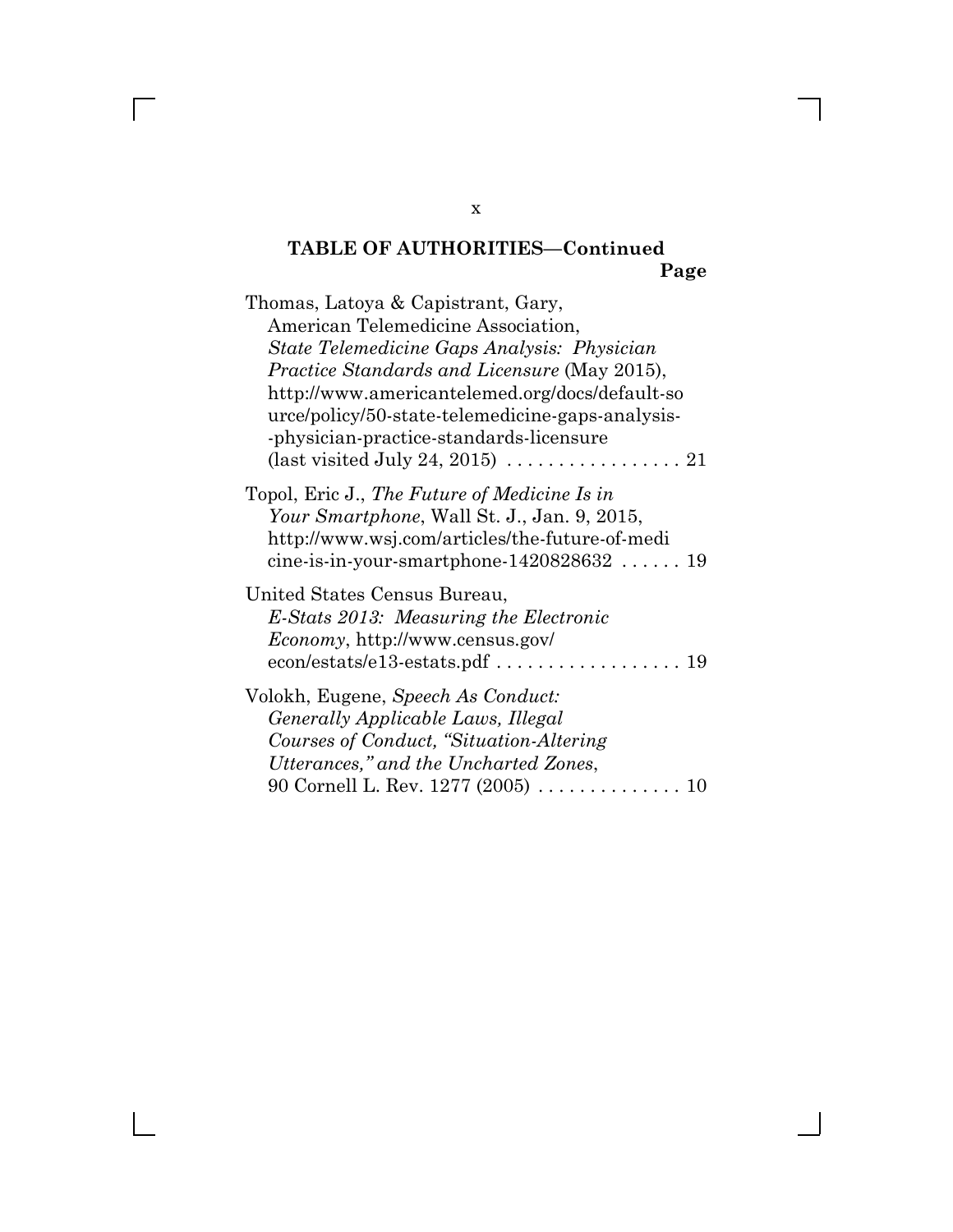#### **IDENTITY AND INTEREST OF AMICUS CURIAE**

Pursuant to Supreme Court Rule 37.2(a), Pacific Legal Foundation (PLF) respectfully submits this brief amicus curiae in support of the petition for certiorari.<sup>1</sup> PLF is widely recognized as the most experienced nonprofit legal foundation representing the views of thousands of supporters nationwide who believe in limited government and economic liberty. PLF litigates on behalf of clients, and participates as amicus curiae, in many cases involving the free speech rights of businesses and entrepreneurs. *See*, *e.g.*, *Liberty Coins LLC v. Porter*, 135 S. Ct. 950 (2015); *Burwell v. Hobby Lobby Stores, Inc.*, 134 S. Ct. 2751 (2014); *Nike, Inc. v. Kasky*, 539 U.S. 654 (2003); *Young v. Ricketts*, No. 15- 1873 (8th Cir. pending). PLF attorneys have also published extensively on the need for full First Amendment protection for commercial and businessrelated speech. *See*, *e.g.*, Timothy Sandefur, *The Right to Earn a Living* 191-212 (2010); Deborah J. La Fetra, *Kick It Up a Notch: First Amendment Protection for Commercial Speech*, 54 Case W. Res. L. Rev. 1205 (2004). PLF believes its legal expertise and public

<sup>&</sup>lt;sup>1</sup> Pursuant to this Court's Rule 37.2(a), all parties have consented to the filing of this brief. Counsel of record for all parties received notice at least 10 days prior to the due date of the Amicus Curiae's intention to file this brief. Letters evidencing such consent have been filed with the Clerk of the Court.

Pursuant to Rule 37.6, Amicus Curiae affirms that no counsel for any party authored this brief in whole or in part, and no counsel or party made a monetary contribution intended to fund the preparation or submission of this brief. No person other than Amicus Curiae, its members, or its counsel made a monetary contribution to its preparation or submission.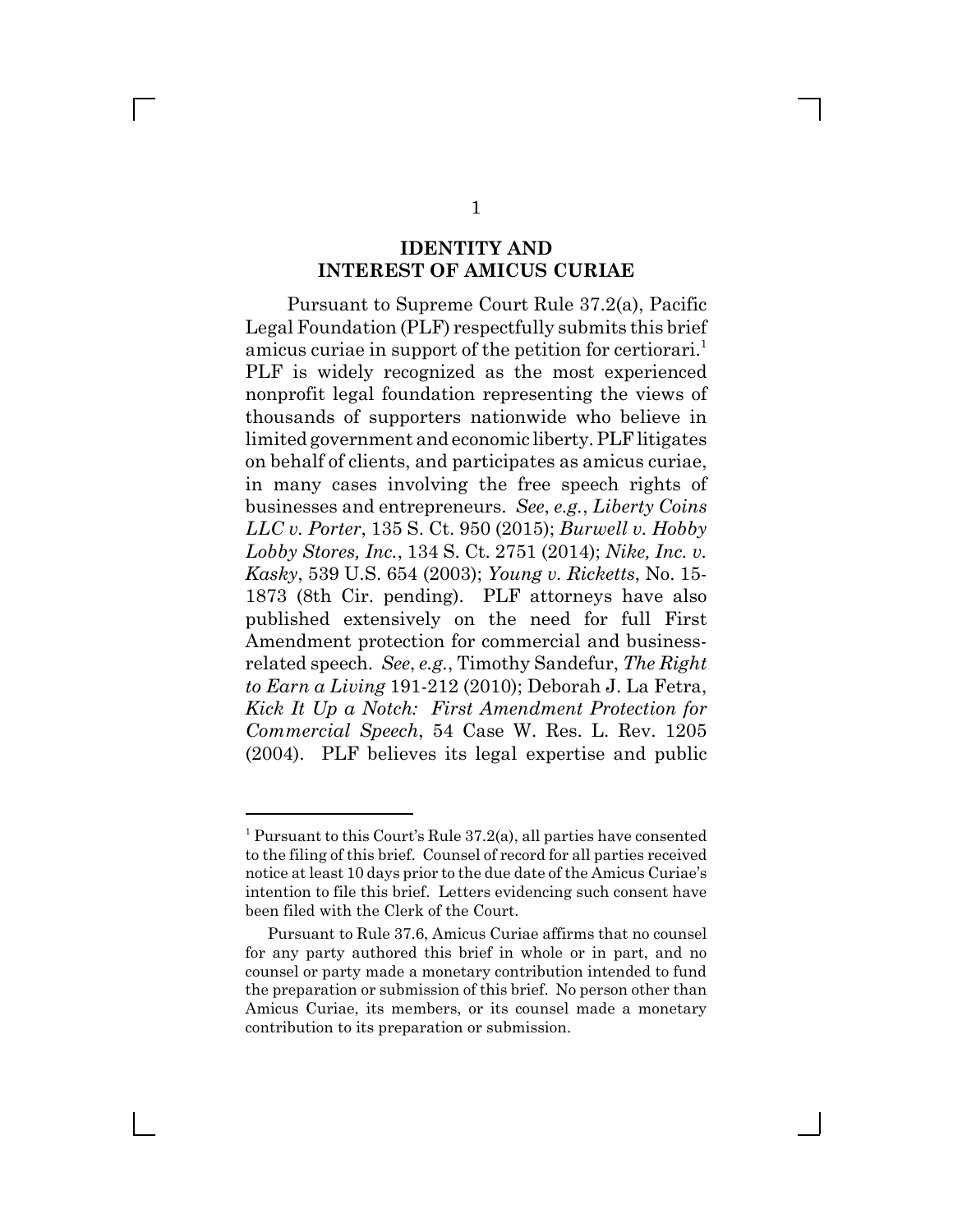policy experience will assist this Court in its consideration of this petition.

#### **SUMMARY OF REASONS FOR GRANTING THE PETITION**

The First Amendment rights of professionals communicating with clients—a crucial matter to countless citizens who depend on such communications daily to make potentially life-altering decisions—has been directly addressed in only a single opinion from this Court: Justice White's concurrence in *Lowe v. SEC*, 472 U.S. 181, 211-36 (1985). Relying almost exclusively on that opinion, lower courts have struggled to devise a theory of "professional" or "occupational speech" (terms never used by this Court). Their conflicting opinions have resulted in anomalous consequences and debilitating uncertainty about how to locate what Justice White called the "point" at which "a measure is no longer a regulation of a profession but a regulation of speech." *Id.* at 230 (White, J., concurring).

In addition to the need for resolution of the circuit conflicts, this Court should grant the petition to address the conflicting precedents for several reasons. First, the "professional speech" doctrine allows the government to label speech an "activity" subject to restriction, which this Court has declared improper. *See*, *e.g.*, *Riley v. Nat'l Fed'n of the Blind of N.C., Inc.*, 487 U.S. 781, 798 (1988). Classifying professional speech as conduct, regulation of which is subject only to the rational basis test, has the perverse consequence of allowing government to abridge speech by people whose business consists *solely* of speech, such as tour guides. *See, e.g.*, *Kagan v. City of New Orleans, La.*, 753 F.3d 560, 561-62 (5th Cir. 2014), *cert. denied*, 135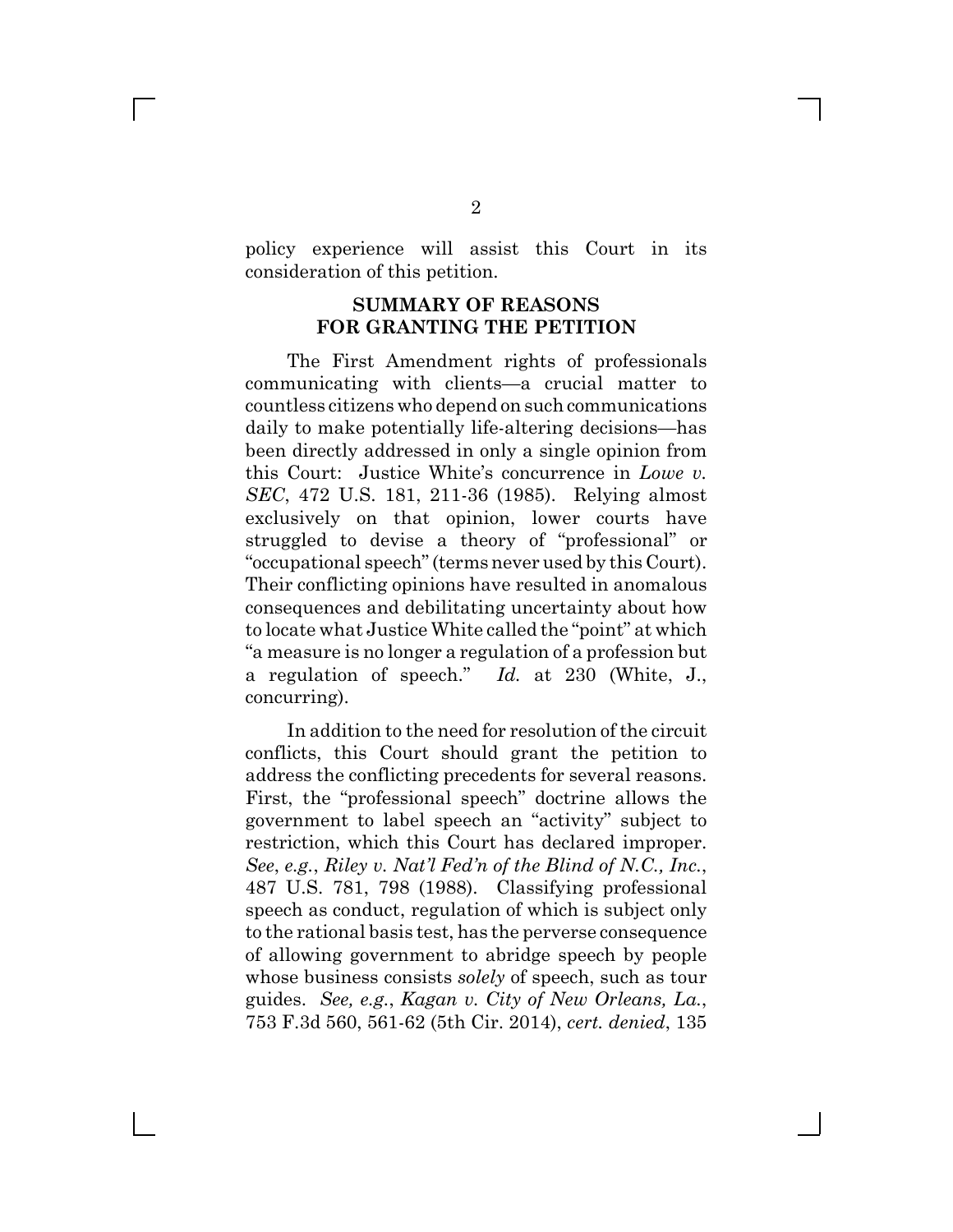S. Ct. 1403 (2015) (tour guides were not entitled to *any* First Amendment protection against a city ordinance that forced them to get government pre-approval before speaking); *cf. Edwards v. District of Columbia*, 755 F.3d 996, 1000 (D.C. Cir. 2014) (assuming that restrictions on tour-guide speech is subject to rational basis review, but finding restriction unconstitutional). Yet that holding conflicts with the rule in other cases that the business of furnishing speech—such as selling books or tattooing—receives full First Amendment protection. *See*, *e.g.*, *Memoirs v. Massachusetts*, 383 U.S. 413, 415 (1966) (book publisher was entitled to full First Amendment protection); *Wexler v. City of New Orleans*, No. Civ.A. 03-990, 2003 WL 1903294, at \*3 (E.D. La. Apr. 15, 2003) (sidewalk book sellers entitled to First Amendment protection); *Jucha v. City of N. Chicago*, 63 F. Supp. 3d 820, 829 (N.D. Ill. 2014) ("the business of tattooing is protected by the First Amendment to the same extent as the tattoo itself."); *Coleman v. City of Mesa*, 284 P.3d 863, 870 (Ariz. 2012) (tattoo parlors protected by First Amendment).

Second, the "professional speech" theory developed by lower courts has the bizarre consequence that speech by *non-*professionals often receives *more* legal protection than speech on the same subject by educated, experienced professionals who are experts on the subject. The government could not prohibit a layman from advising a friend about a medical condition without satisfying strict scrutiny, even though she lacks any knowledge of medicine—but a licensed physician who advises the same person about the same condition would receive reduced First Amendment protection in the Third Circuit, *see King v. Governor of the State of New Jersey*, 767 F.3d 216, 232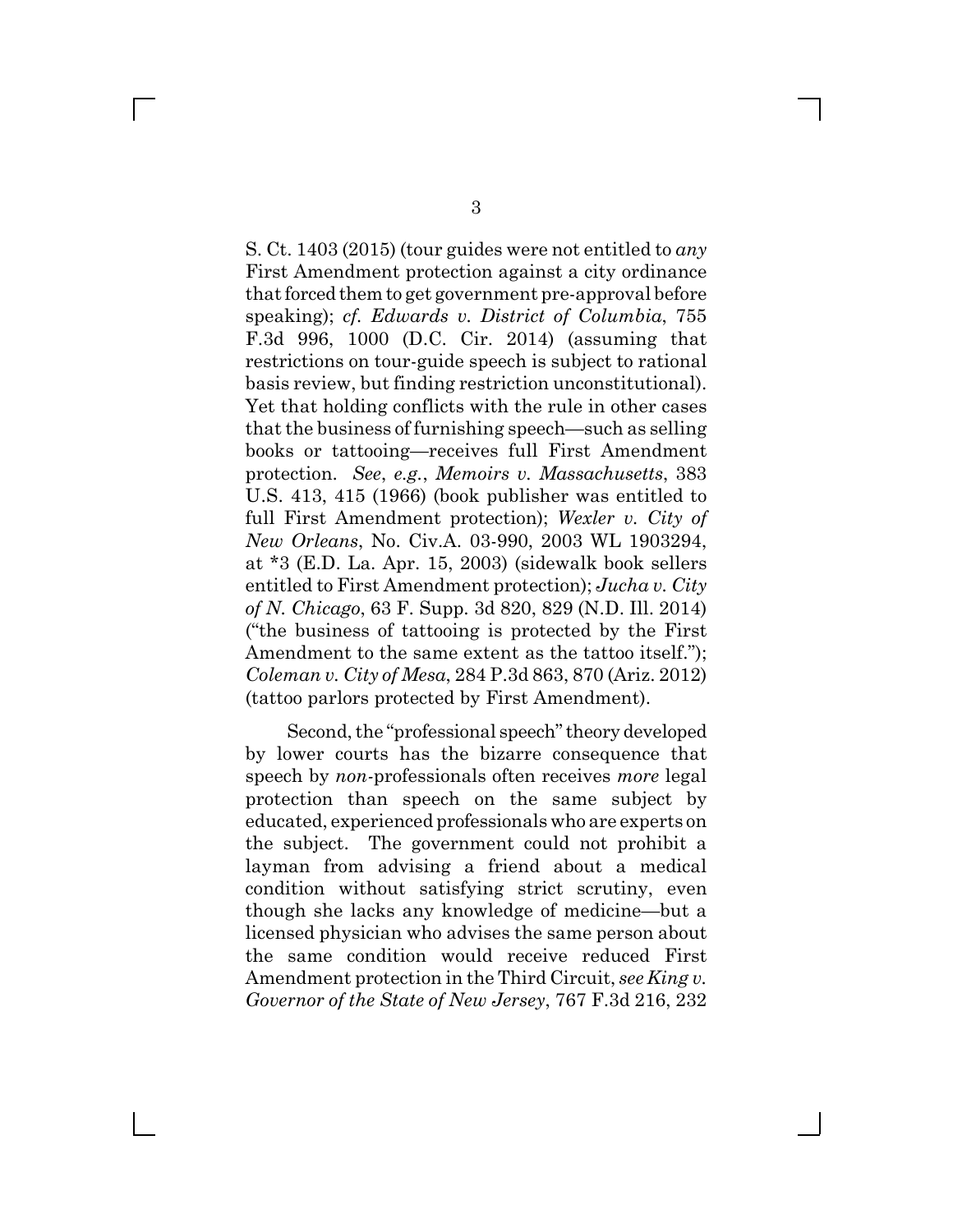(3d Cir. 2014), *cert. denied*, 135 S. Ct. 2048 (2015), and no First Amendment protection at all in the Fifth and Ninth Circuits. *Daly v. Sprague*, 742 F.2d 896, 898 (5th Cir. 1984); *Pickup v. Brown*, 740 F.3d 1208, 1225-26 (9th Cir.), *cert. denied*, 134 S. Ct. 2871 (2014).

Complicating this anomaly still further, some circuits hold that professional speech receives *greater* protection when the speaker exercises "professional judgment," *Stuart v. Camnitz*, 774 F.3d 238, 255 (4th Cir. 2014), *cert. denied sub nom. Walker-McGill v. Stuart*, No. 14-1172, 2015 WL 1331672 (U.S. June 15, 2015), and that "[t]he government's regulatory interest is less potent in the context of a self-regulating profession like medicine." *Id.* at 248. The circuit split is sharply drawn by the Eleventh Circuit's declaration that First Amendment protections "approach a nadir . . . when [a] professional . . . exercis[es] his or her professional judgment," *Wollschlaeger v. Governor of Florida*, 760 F.3d 1195, 1218 (11th Cir. 2014), while the Ninth Circuit holds that "professional speech may be entitled to 'the strongest protection our Constitution has to offer!'" *Conant v. Walters*, 309 F.3d 629, 637 (9th Cir. 2002) (quoting *Florida Bar v. Went For It, Inc.*, 515 U.S. 618, 634 (1995)).

The "professional speech" doctrine inherently discriminates against speech based solely on its content and the identity of the speaker, which triggers strict scrutiny in every other context. *Reed v. Town of Gilbert, Ariz.*, 135 S. Ct. 2218, 2227 (2015), explained that any effort to classify speech by reference to content, and to burden speech that falls into a disfavored category, is a content-based restriction subject to strict scrutiny. And *Sorrell v. IMS Health Inc.*, 131 S. Ct. 2653, 2665 (2011), held that any effort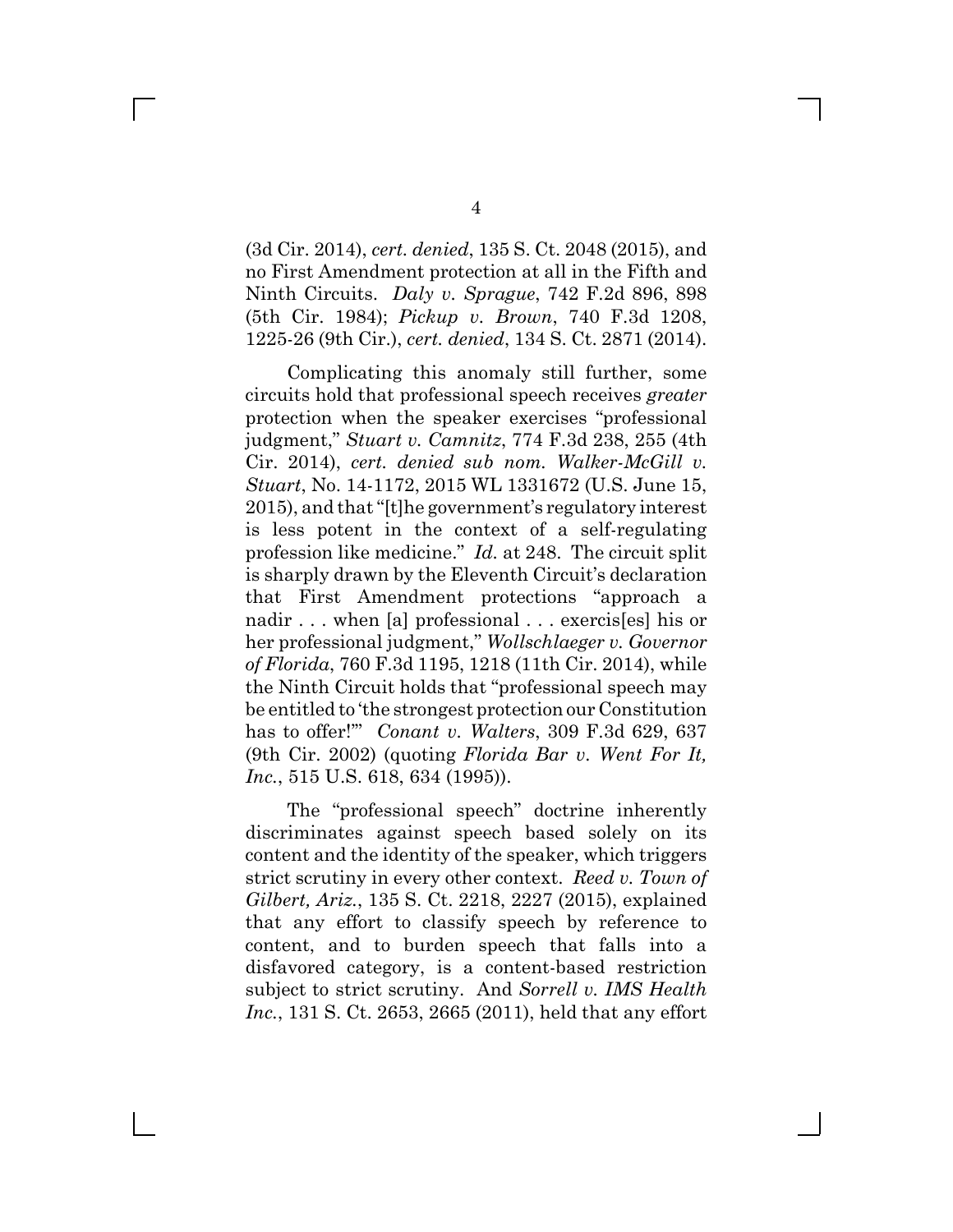to restrict speech based on the speaker's "economic motive" is an identity-based restriction, also subject to strict scrutiny. Yet some lower courts have done the opposite, and used the "professional" label to reduce or eliminate First Amendment protections *solely* in consequence of the speaker's identity and the content of the speech. *See*, *e.g.*, *Pickup*, 740 F.3d at 1231 (rational basis review applies to restrictions on speech by professionals); *King*, 767 F.3d at 233 ("speech occurring as part of . . . counseling is professional speech . . . [and] receives diminished protection.").

Courts are unable even to precisely define "professional speech." Justice White's concurring opinion in *Lowe* described it as speech that is "incidental to the conduct of the profession," 472 U.S. at 232, but lower courts also apply the doctrine to professions such as fortune-telling and psychotherapy, in which speech *is* the profession, and not merely "incidental" to it. *See*, *e.g.*, *Moore-King v. Cnty. of Chesterfield, Va.*, 708 F.3d 560, 569 (4th Cir. 2013); *Nat'l Ass'n for Advancement of Psychoanalysis v. California Bd. of Psychology*, 228 F.3d 1043, 1054 (9th Cir. 2000).

The need for this Court's clarification will only increase over time. As the nation's economy becomes increasingly service-oriented, and communications technology becomes increasingly pervasive, the dividing line between *speech* and *activity*—already a "rough" one in Justice White's day, *Lowe*, 472 U.S. at 231 (quoting *Thomas v. Collins,* 323 U.S. 516, 544 (1945) (Jackson, J., concurring))—will only become more blurred. Especially given the advent of "telemedicine" technologies that promise innovative solutions to America's health care crisis—but which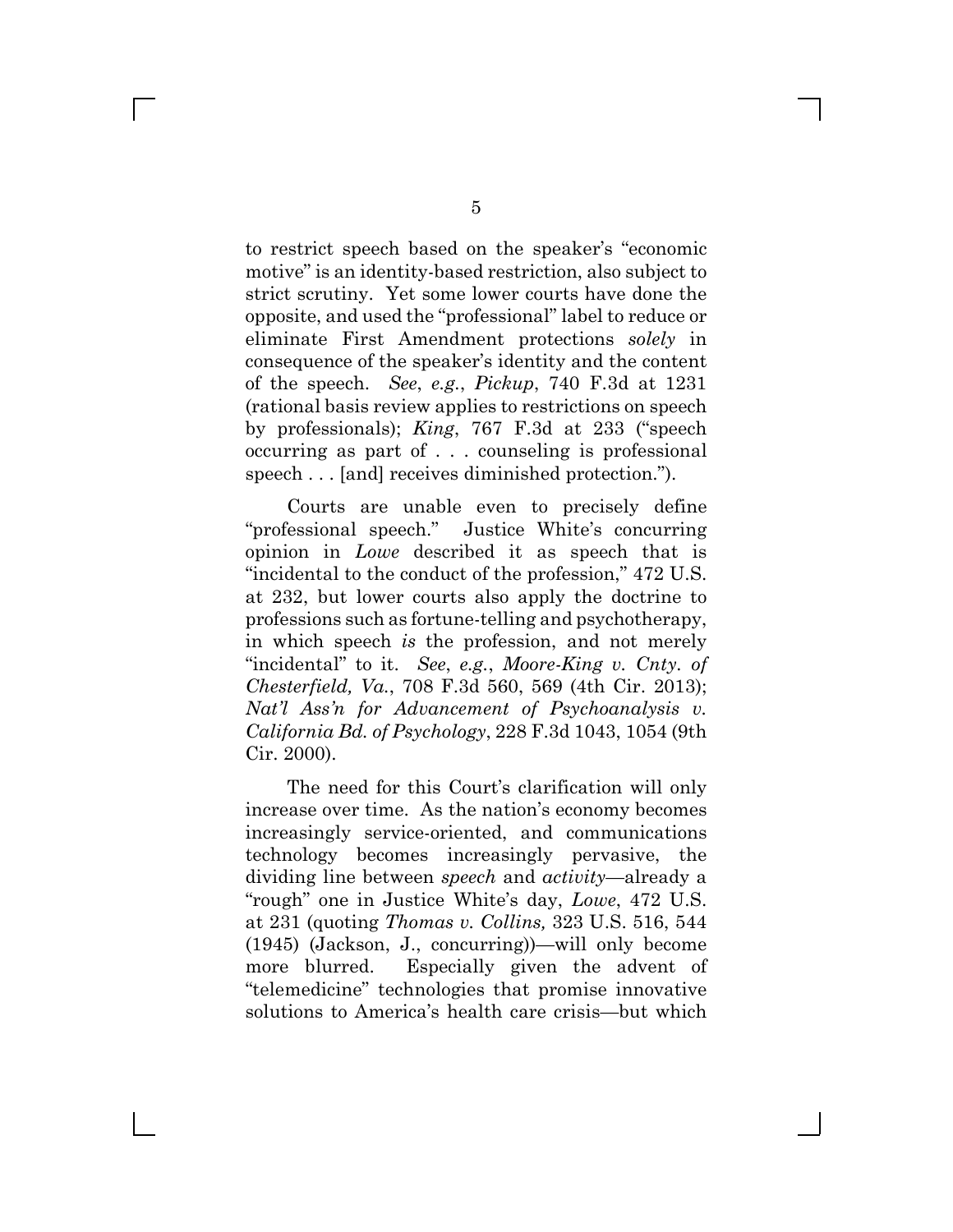are burdened by regulations that abridge the free speech of physicians—this Court's guidance regarding the standard of scrutiny applicable to burdens on professional speech is essential.

#### **ARGUMENT**

#### **I**

### **THERE IS ESSENTIALLY NO CONTROLLING PRECEDENT ON THE FIRST AMENDMENT PROTECTION OF OCCUPATIONAL SPEECH—LEAVING LOWER COURTS IN NEED OF GUIDANCE**

"The regulation of professional speech is one of the least developed areas of First Amendment doctrine." David T. Moldenhauer, *Circular 230 Opinion Standards, Legal Ethics and First Amendment Limitations on the Regulation of Professional Speech by Lawyers*, 29 Seattle U. L. Rev. 843 (2006). There are "few judicial decisions" to guide lower courts on the question, *id.*—in fact, there only two, and they are only concurrences: Justice Jackson's in *Collins*, 323 U.S. at 545-48, and Justice White's (concurring in the result) in *Lowe*, 472 U.S. at 211-36. Given the critical importance of professional speech, such a dearth of precedent makes a grant of certiorari imperative.

In *Collins*, the Court invalidated a statute that forced a labor union organizer to obtain a state license. The state argued that the requirement did not restrict

 $\mathbb{R}^n$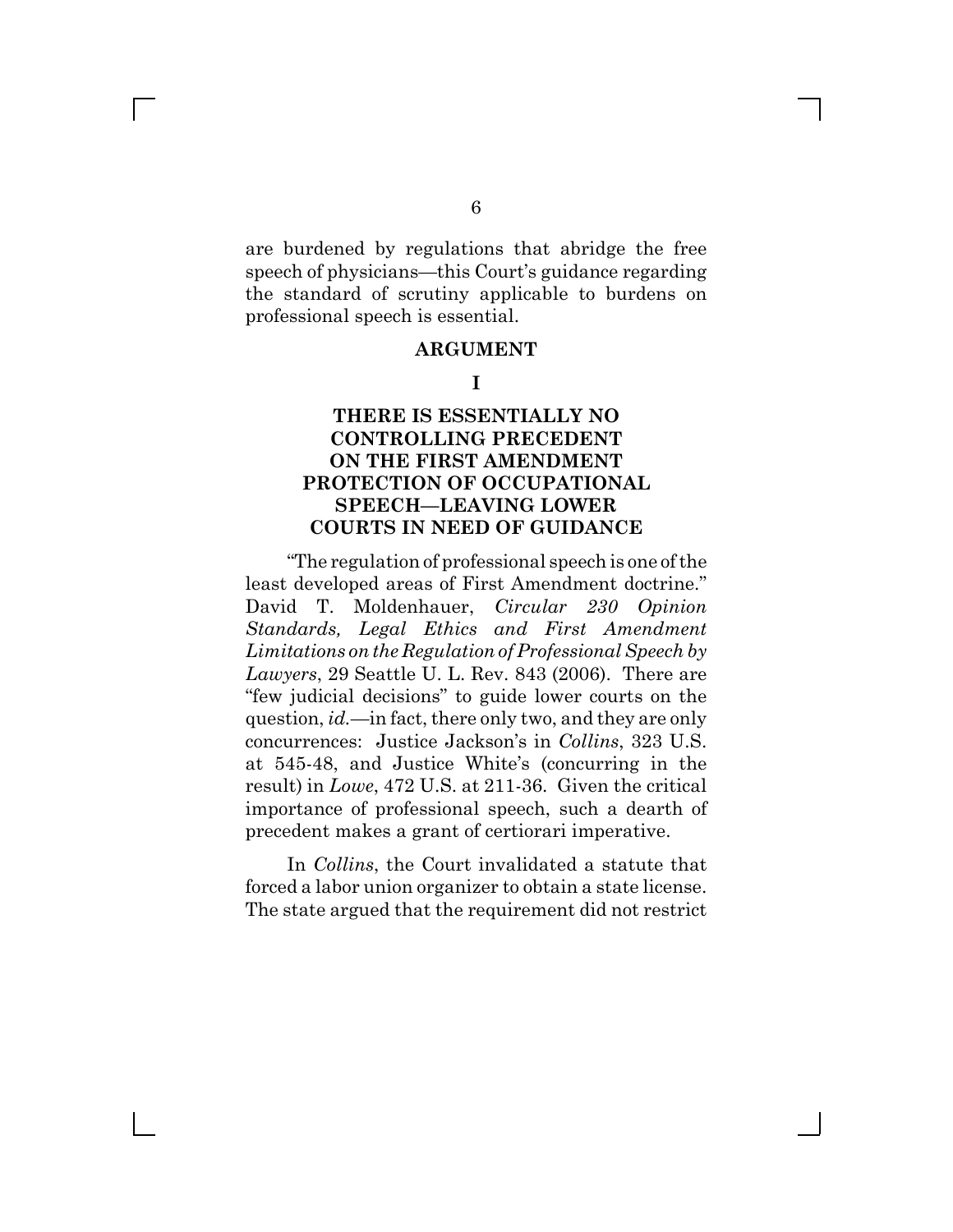speech, but only regulated the activity of union organizing. This Court rejected that fallacious distinction. "These rights of assembly and discussion are protected by the First Amendment," the Court observed. 323 U.S. at 533. The state's effort to characterize union organizing as conduct instead of speech would, if adopted, force speakers "to hedge and trim [and]. . . take care in every word." *Id.* at 535-36. Justice Jackson, concurring, acknowledged that the distinction between speech and activity is often a "rough" one "which is more shortly illustrated than explained." *Id.* at 544, but he suggested no principles for distinguishing them.

In an opinion concurring in the result in *Lowe,* Justice White (joined by Justice Rehnquist and Chief Justice Burger) sought to provide a clearer distinction between speech and business activity. When there is a "personal nexus between professional and client," and the professional "purport[s] to be exercising judgment on behalf of [an] . . . individual with whose circumstances he is directly acquainted," he wrote, that speech qualifies as activity the state may regulate. 472 U.S. at 232. Justice White found it unnecessary to decide what level of scrutiny should apply, however, because that case did not involve any "personal nexus," but only pure speech. *See id.* at 233.

Although Justice White took his inspiration from Justice Jackson's *Collins* concurrence, his observations about "professional speech" (a term he did not employ) actually conflict with both the majority and concurring opinions in *Collins*: both the majority and Justice Jackson took it for granted in *Collins* that where an occupation consists of speech, heightened First Amendment scrutiny should apply *across the board*.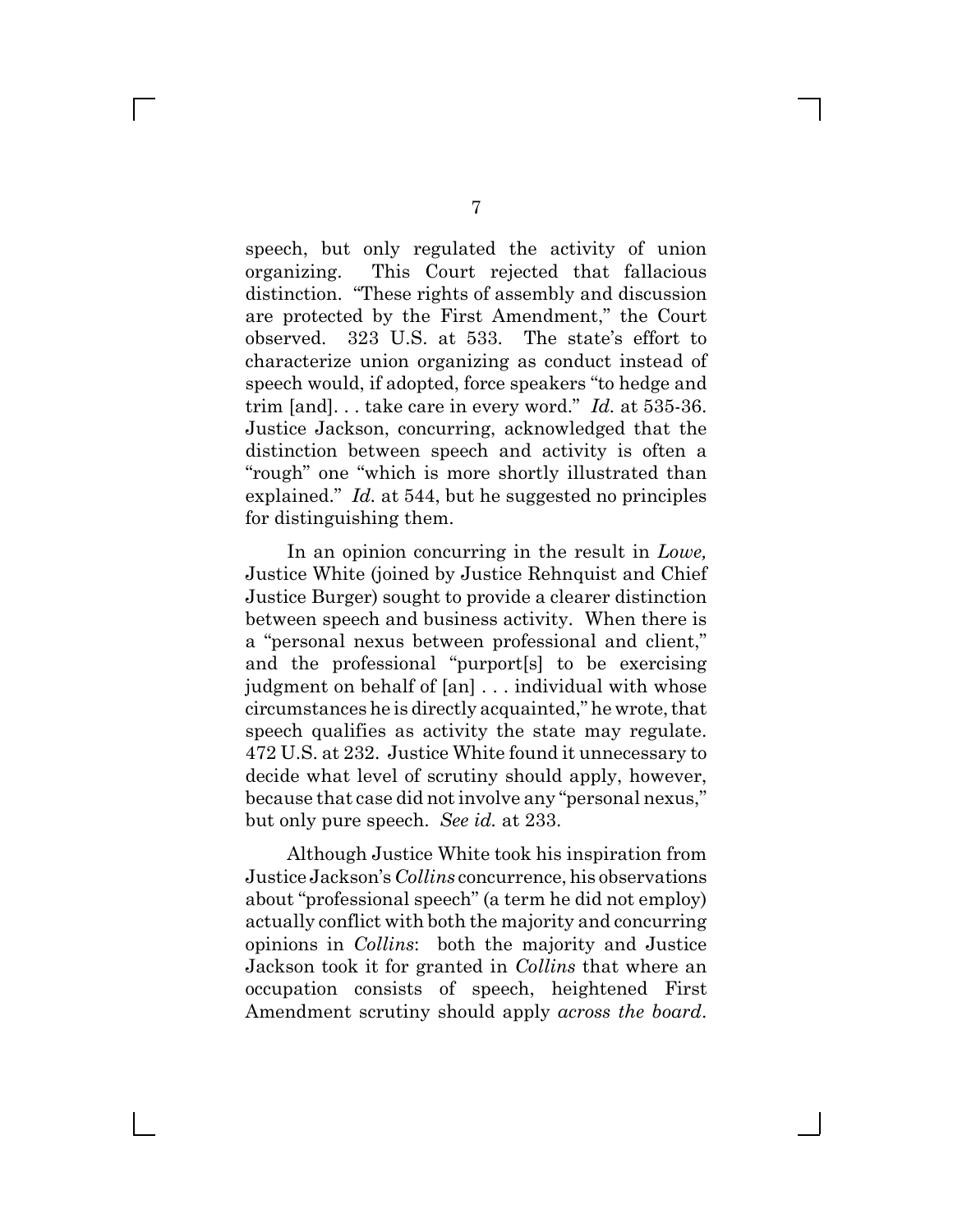*Collins* concluded that, however "rough" the distinction between speech and professional activity might be, the overlap provides the activity with *greater* constitutional protection—it does *not* cause the speech to receive *less* protection. *See id.* at 541.

That rule was followed in *Riley*, 487 U.S. at 798, which held that professional solicitors were entitled to "exacting First Amendment scrutiny" notwithstanding the fact that speaking was their business. The Court rejected the dissent's argument that the commercial aspect of solicitation should reduce the level of scrutiny. *See id.* at 796 ("[W]e do not believe that the speech retains its commercial character when it is inextricably intertwined with otherwise fully protected speech."). Similarly, this Court consistently applies strict scrutiny in cases involving newspaper publishers, filmmakers, and other professional speakers. *See*, *e.g.*, *Memoirs*, 383 U.S. at 415 (book publisher); *Joseph Burstyn, Inc. v. Wilson*, 343 U.S. 495, 497 (1952) (film distributor). *Cf. Dex Media W., Inc. v. City of Seattle*, 696 F.3d 952, 957-65 (9th Cir. 2012) (phone book is fully-protected, non-commercial speech, notwithstanding commercial Yellow Pages, because presence of commercial elements cannot reduce First Amendment protections). Justice White's conclusion that where speech is intertwined with an activity, any restriction on that speech is "not subject to scrutiny as a regulation of speech," *Lowe*, 472 U.S. at 233, directly conflicts with these and other rulings. *See further* Paul Sherman, *Occupational Speech and the First Amendment*, 128 Harv. L. Rev. F. 183, 188-91 (2015).

Moreover, his discussion of the factors that constitute "professional speech" was *obiter dicta* even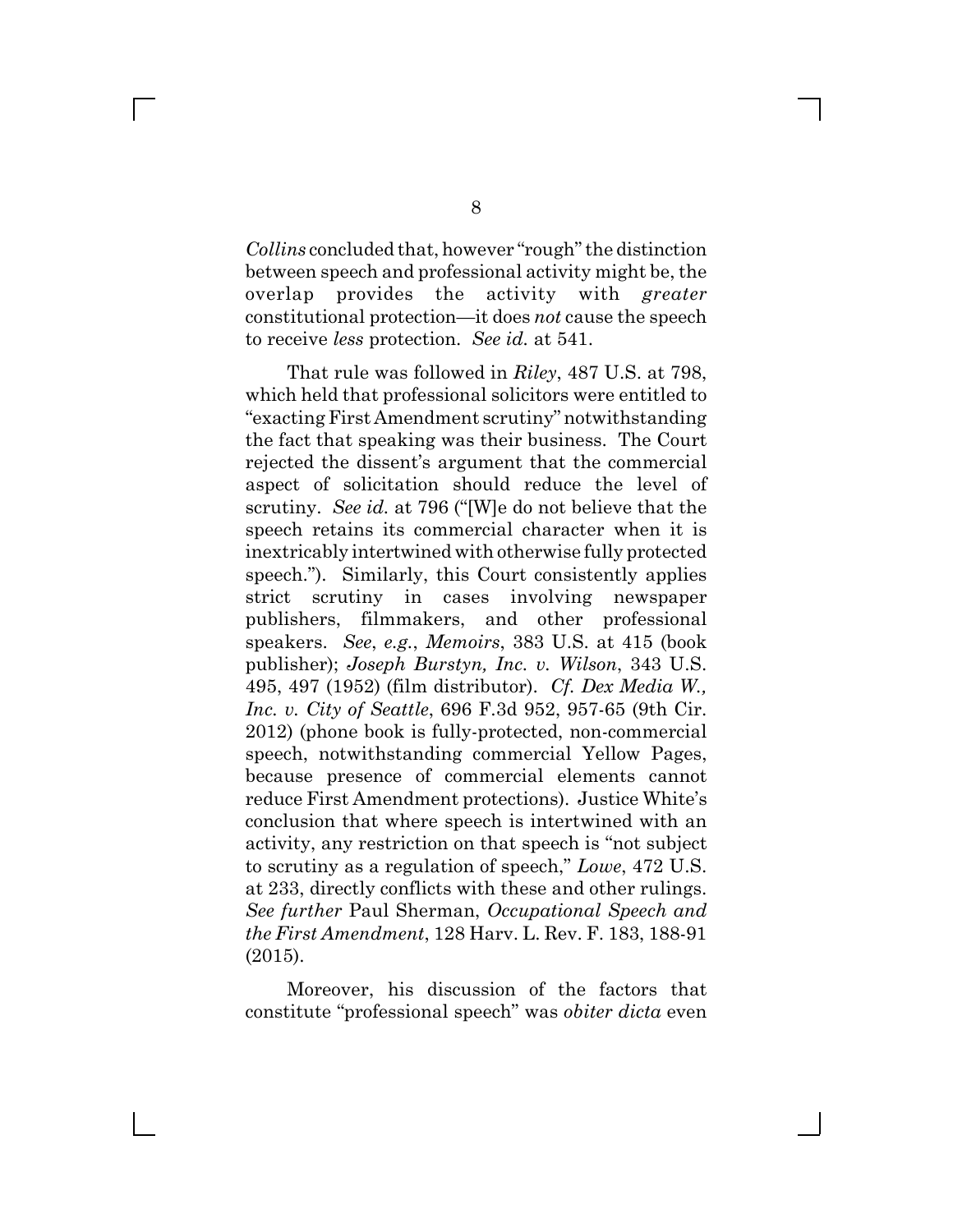within his concurrence. Because Justice White found that Mr. Lowe was not acting as a professional adviser but only "publish[ed] investment advice for the benefit of any who would purchase [his] publications," 472 U.S. at 233, he concluded that Lowe's speech was entitled to strict scrutiny. It was accordingly unnecessary to discuss the state's power to regulate "professional speech." His words on that subject were therefore unnecessary to his conclusion.

Justice Jackson's concurrence in *Collins* and the *dicta* in Justice White's opinion concurring in the result in *Lowe* are the only two opinions from this Court to discuss whether speech by a professional may be restricted by the state as part of a regulation of the profession. Although this Court has decided cases involving *commercial* speech by professionals—that is, *advertising*—it has never directly resolved that issue.

#### **II**

### **LOWER COURT DECISIONS ON "PROFESSIONAL SPEECH" ARE IN DISARRAY**

Lower courts, relying on the *Lowe* concurrence, have struggled to explain when and how First Amendment scrutiny applies to laws that restrict speech by professionals. The results are conflicting and incoherent.

First, as Petitioner explains, the Fifth and Eleventh Circuits hold that only rational basis scrutiny applies to restrictions on professional speech, while the Third and Ninth Circuits hold that heightened scrutiny applies. *See* Petition for Certiorari at 7-17.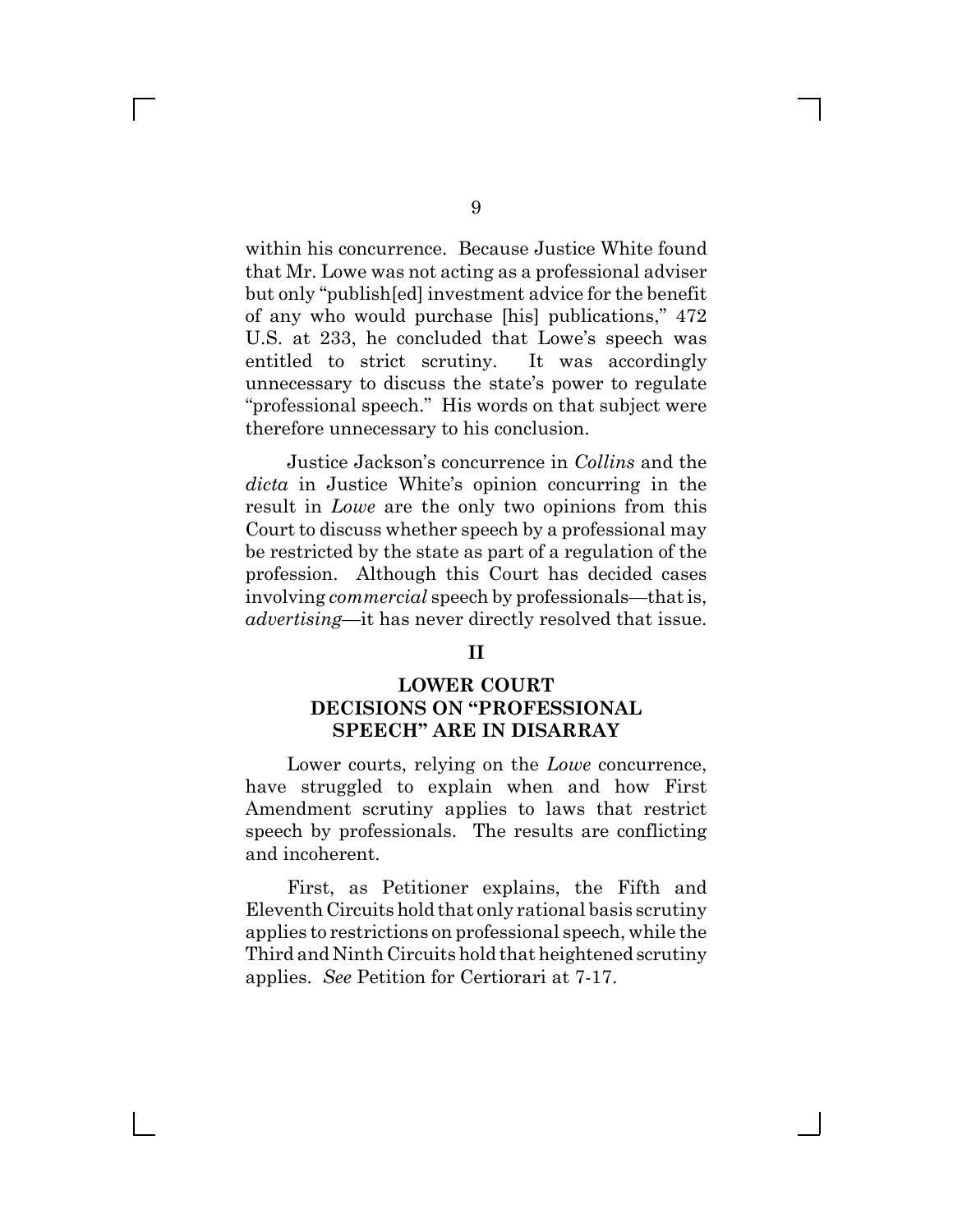To cite just two examples of this conflict, the Eighth Circuit ruled in *Argello v. City of Lincoln*, 143 F.3d 1152 (8th Cir. 1998), that a prohibition on fortune-telling was "a content-based regulation of speech" subject to strict scrutiny. The fortune-tellers' commercial motive—the fact that "speech itself is what the 'client' is paying for," *id.* at 1153—did not lessen the protections of the First Amendment. But the Fourth Circuit in *Moore-King* upheld a law that required fortune-tellers to obtain licenses before practicing their trade. Because fortune-tellers provide "personalized advice in a private setting to a paying client," 708 F.3d at 569, the court classified it as "activity," not speech, and applied only rational basis review. *Id.* at 570.

In *Nat'l Ass'n for Advancement of Psychoanalysis*, the Ninth Circuit upheld a prohibition on the practice of psychotherapy as a mere regulation of "activity" rather than speech, despite the fact that the practice of psychology consists exclusively of communication. 228 F.3d at 1055-56. Relying on the *Collins* concurrence—and in direct conflict with *Argello*—it differentiated the licensing of psychologists from a burden on speech on the grounds that psychologists charge fees. *Id.* at 1055. Yet as First Amendment scholar Eugene Volokh observes, "[t]his . . . can't be the right distinction . . . : If speech is protected from a content-based ban, then it's also normally protected from a content-based requirement that all people who engage in such speech for money be licensed and trained." *Speech As Conduct: Generally Applicable Laws, Illegal Courses of Conduct, "Situation-Altering Utterances," and the Uncharted Zones*, 90 Cornell L. Rev. 1277, 1348 n.352 (2005).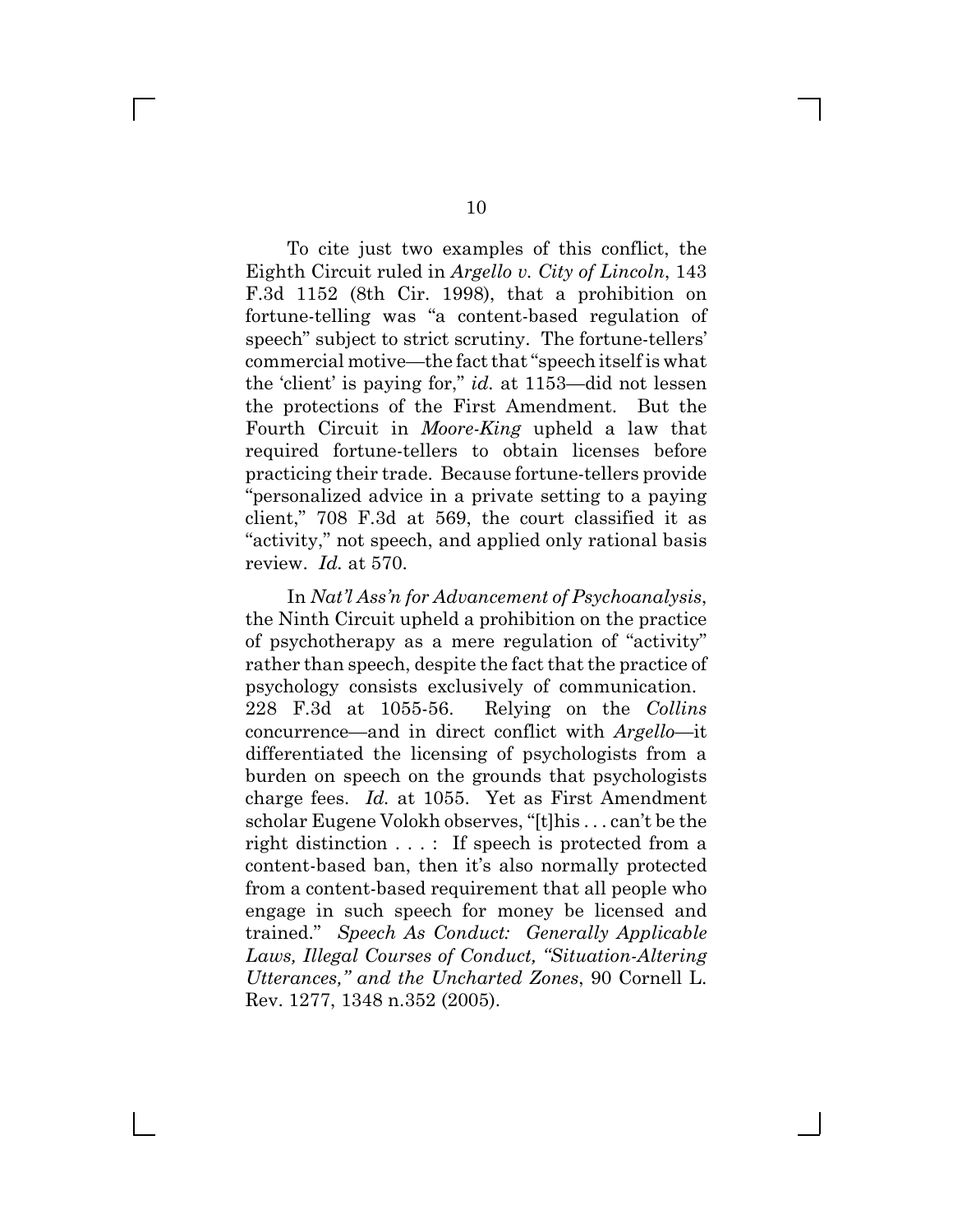Second, the "professional speech" doctrine has the bizarre consequence that speech by people who *lack* education and training, and speak on matters about which they may know little, often receives *more* constitutional protection than speech by educated, trained, licensed professionals. Under this doctrine, a law forbidding a layman from advising someone to buy a stock or to take a medicine would be subject to strict scrutiny—and likely held unconstitutional—but a law that bars a stockbroker or a physician from providing the same advice to the same person would be subject only to rationality review. An unlicensed person who posts diet and exercise recommendations on a website is simply exercising his First Amendment rights, *cf. Cooksey v. Futrell*, 721 F.3d 226, 241 (4th Cir. 2013)—but Dr. Hines, an educated, licensed veterinarian, against whom there is no allegation of wrongdoing, may not tell people on the phone how to rid their dogs of fleas.

This anomaly has resulted in still further conflict between the circuits. Some courts hold that speech by professionals exercising their judgment should receive *more* protection, not less. For example, when physicians challenged the federal government's threat to prosecute them if they recommended medical marijuana to patients, one district court ruled that their speech was "part of [their] practice" and "may be subject to 'reasonable . . . regulation.'" *Pearson v. McCaffrey*, 139 F. Supp. 2d 113, 121 (D.D.C. 2001) (citation omitted). The Ninth Circuit disagreed, and applied strict scrutiny, because "professional speech may be entitled to 'the strongest protection our Constitution has to offer.'" *Conant*, 309 F.3d at 637.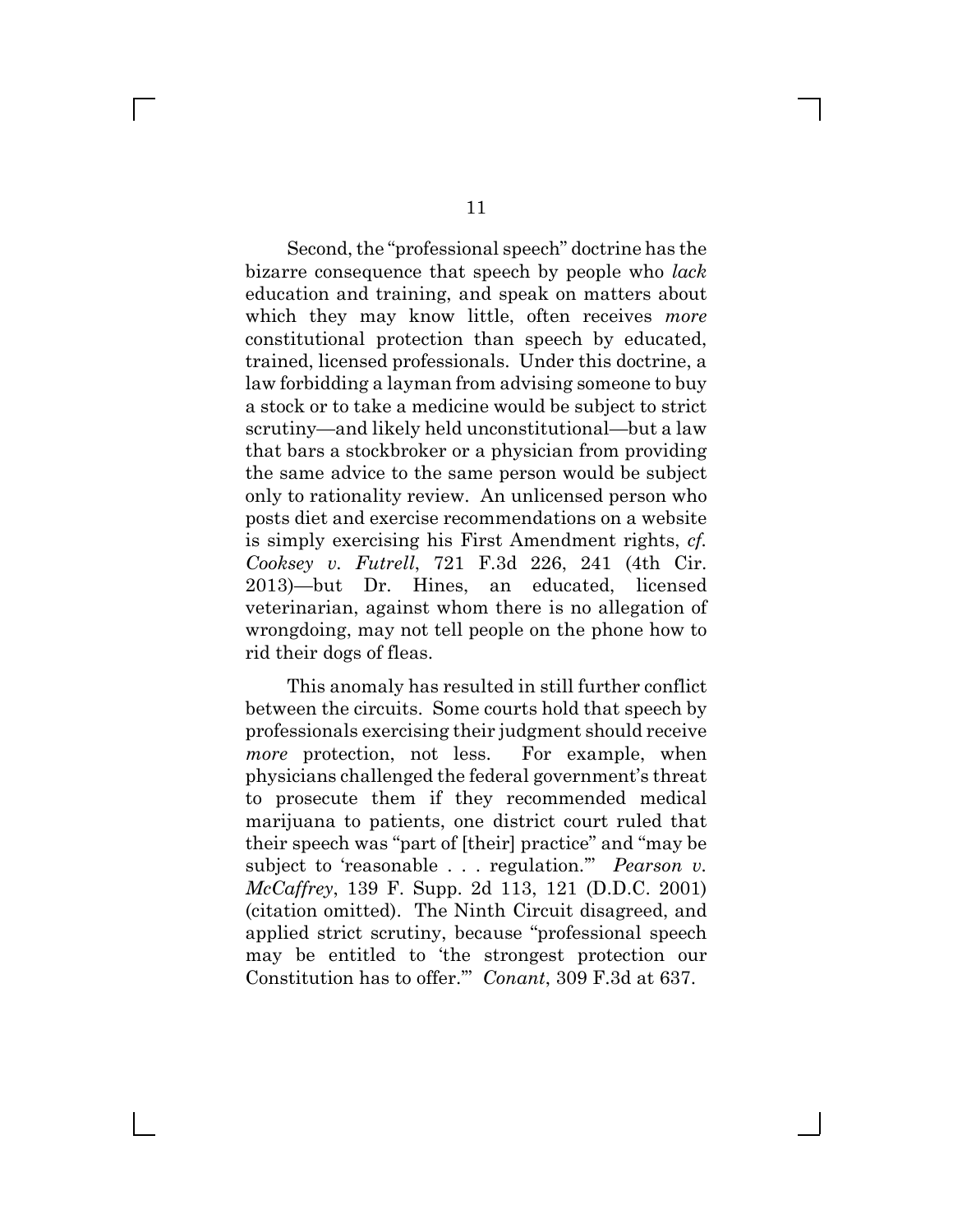The Fourth Circuit, too, held that in professional speech cases, "the government's regulatory interest is less potent in the context of a self-regulating profession like medicine," *Camnitz*, 774 F.3d at 248, and that courts should be more skeptical of government interference with the "independent medical judgment that professional status implies." *Id.* at 253. Yet other courts have held that the First Amendment's protections "approach a nadir . . . when [a] professional . . . exercis[es] his or her professional judgment." *Wollschlaeger*, 760 F.3d at 1218. *See also Texas Med. Providers Performing Abortion Servs. v. Lakey*, 667 F.3d 570, 575 (5th Cir. 2012) (restrictions on doctors' speech subject to "the antithesis of strict scrutiny.").

Another, related conflict is found comparing the Ninth Circuit's decision in *Pickup*, 740 F.3d 1208, *cert. denied*, 134 S. Ct. 2871, with the Third Circuit's in *King*, 767 F.3d 216, *cert. denied*, 135 S. Ct. 2048.

*Pickup* held that certain kinds of psychotherapy were "conduct," not speech—notwithstanding that the conduct consisted solely of communication and efforts at persuasion—and that regulation of it was subject only to rational basis review. 740 F.3d at 1230-31. *King* sternly criticized that holding—noting it had been "rejected" in this Court's precedents, 767 F.3d at 228, and warning that there is no principled way to "label[] certain verbal or written communications 'speech' and others 'conduct.'" *Id.* Trying to do so would be "nothing more than a 'labeling game.'" *Id.* A psychology student, for example, who suggests ways a classmate might resolve a personal problem would obviously be engaged in pure speech, not "conduct"—and "it would be strange indeed" if the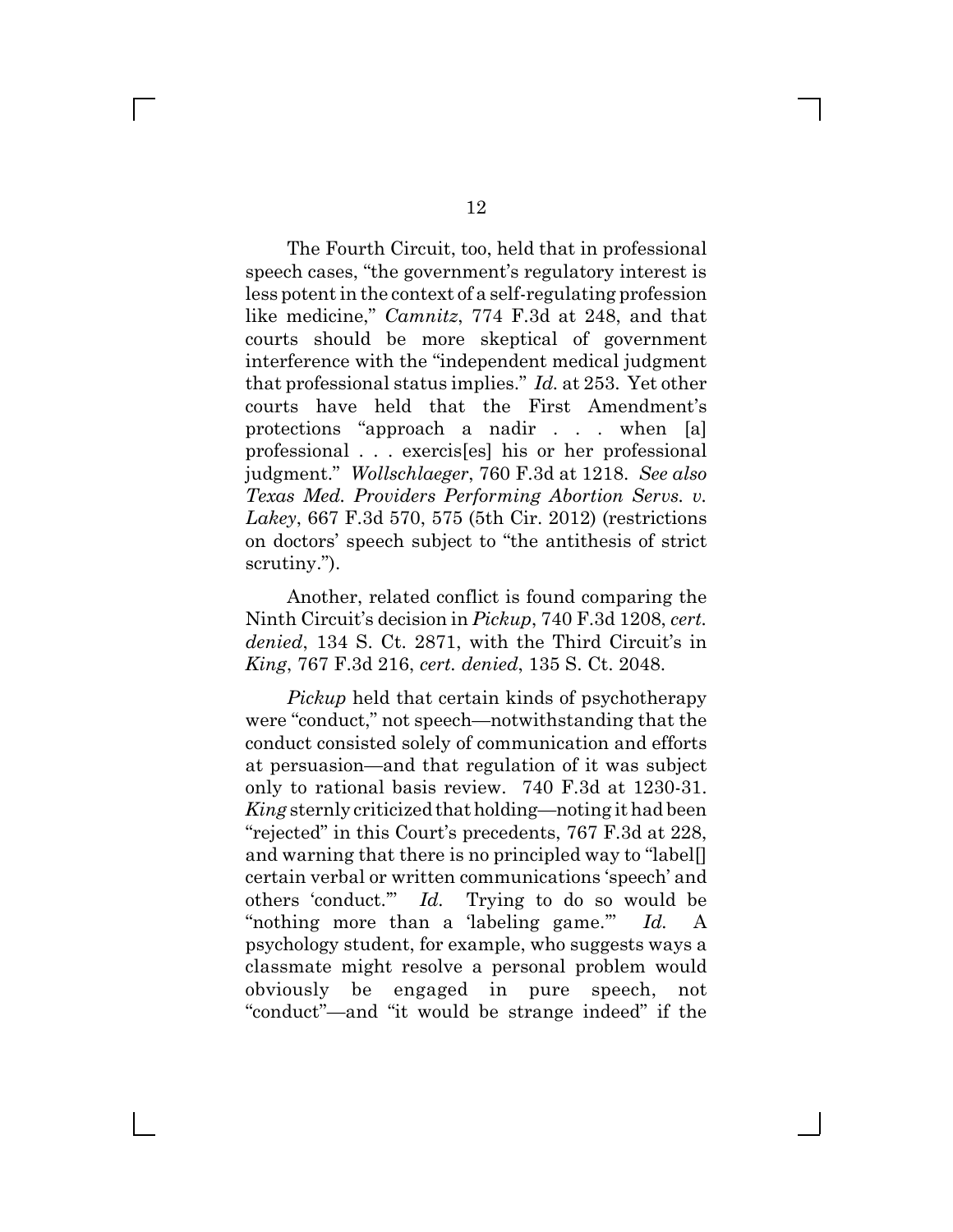same words, uttered for the same reason, suddenly become "conduct" when spoken by licensed psychologists. *Id.*

Finally, courts have not even reached consensus on how to identify "professional" speech, as opposed to ordinary speech taking place within a business transaction, or the business of simply providing information. It is unclear whether "professional speech" includes an information provider who forms no fiduciary relationship with a customer, or a professional when acting outside the scope of his employment. Some scholars argue that a fiduciary relationship must exist before speech qualifies as "professional," and others contend that a principalagent relationship is enough. *Compare* Robert Kry, *The "Watchman for Truth": Professional Licensing and the First Amendment*, 23 Seattle U. L. Rev. 885, 964-65 (2000) (professional speech requires fiduciary relationship), *with* Daniel Halberstam, *Commercial Speech, Professional Speech, and the Constitutional Status of Social Institutions*, 147 U. Pa. L. Rev. 771, 772 (1999) (professional speech is speech that "offer[s] specific knowledge and expertise.").

Note the confusion in *Tepeyac v. Montgomery Cnty.*, 779 F. Supp. 2d 456, 467 (D. Md. 2011), for instance, where the District Court struggled with the "difficult[y]" of defining professional speech "with precision," and noted that "the concurrences of Justices White and Jackson suggest that speech may be labeled 'professional speech' when it is given in the context a quasi-fiduciary—or actual fiduciary—relationship." *Id.* at 467. But the court did not determine whether "a third element: [that] speech must occur . . . in connection with the performance of a service for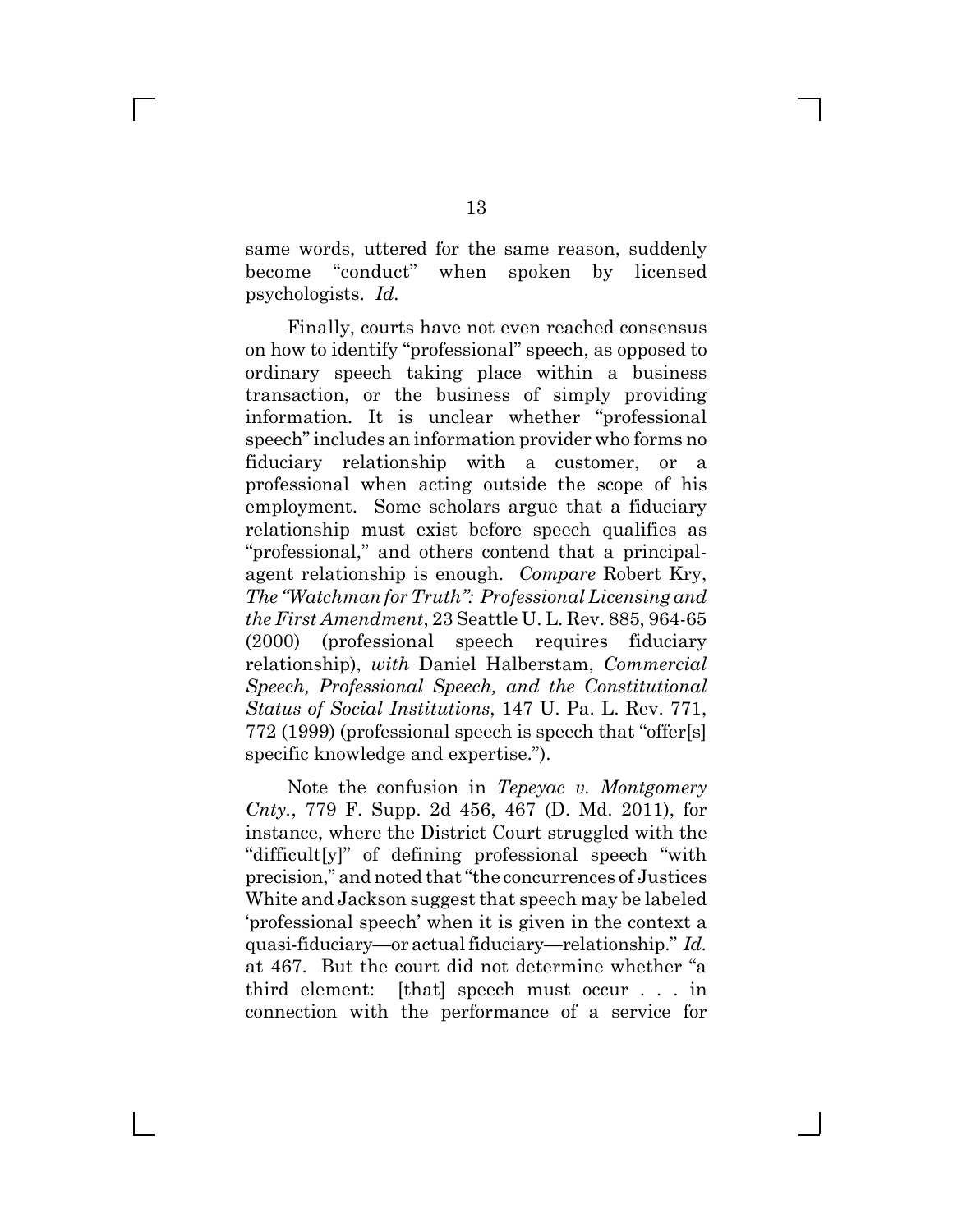money," was also necessary. *Id.* at 467 n.8. Nor did it define "quasi-fiduciary."

This lack of definition is particularly problematic in cases involving professionals' freedom to speak regarding political controversies or disputes within the profession. Justice Jackson warned in *Collins* that government's power to regulate medicine should not be taken as license to "make it a crime . . . to . . . urg[e] persons to follow or reject any school of medical thought," 323 U.S. at 544 (Jackson, J., concurring), yet some states have done exactly this. In *Wollschlaeger*, the state barred physicians from discussing with patients the subject of gun ownership—a matter of public concern. 760 F.3d at 1237. In conflict with that, the Ninth Circuit held in *Conant*, 309 F.3d at 637, that doctors cannot be barred from speaking to patients regarding marijuana use, another matter of public concern. And in *King* and *Pickup*, states used their regulatory authority to proscribe a particular school of psychotherapeutic thought, on the grounds that it was only an "activity."

"Allowing the state to *require* . . . professionals to state one side of the controversy as fact, when clearly no consensus exists, is troubling . . . . [Government] should 'respect [professional] discretion in this area by not requiring [them] to disclose a statement about the science when there is more than one school of thought.'" Sonia M. Suter, *The First Amendment and Physician Speech in Reproductive Decision Making*, 43 J.L. Med. & Ethics 22, 29 (2015) (citation omitted). Yet the professional speech doctrine allows states to override professional judgment and enforce politicallycharged schools of thought, in just the way Justice Jackson warned about. This Court's guidance is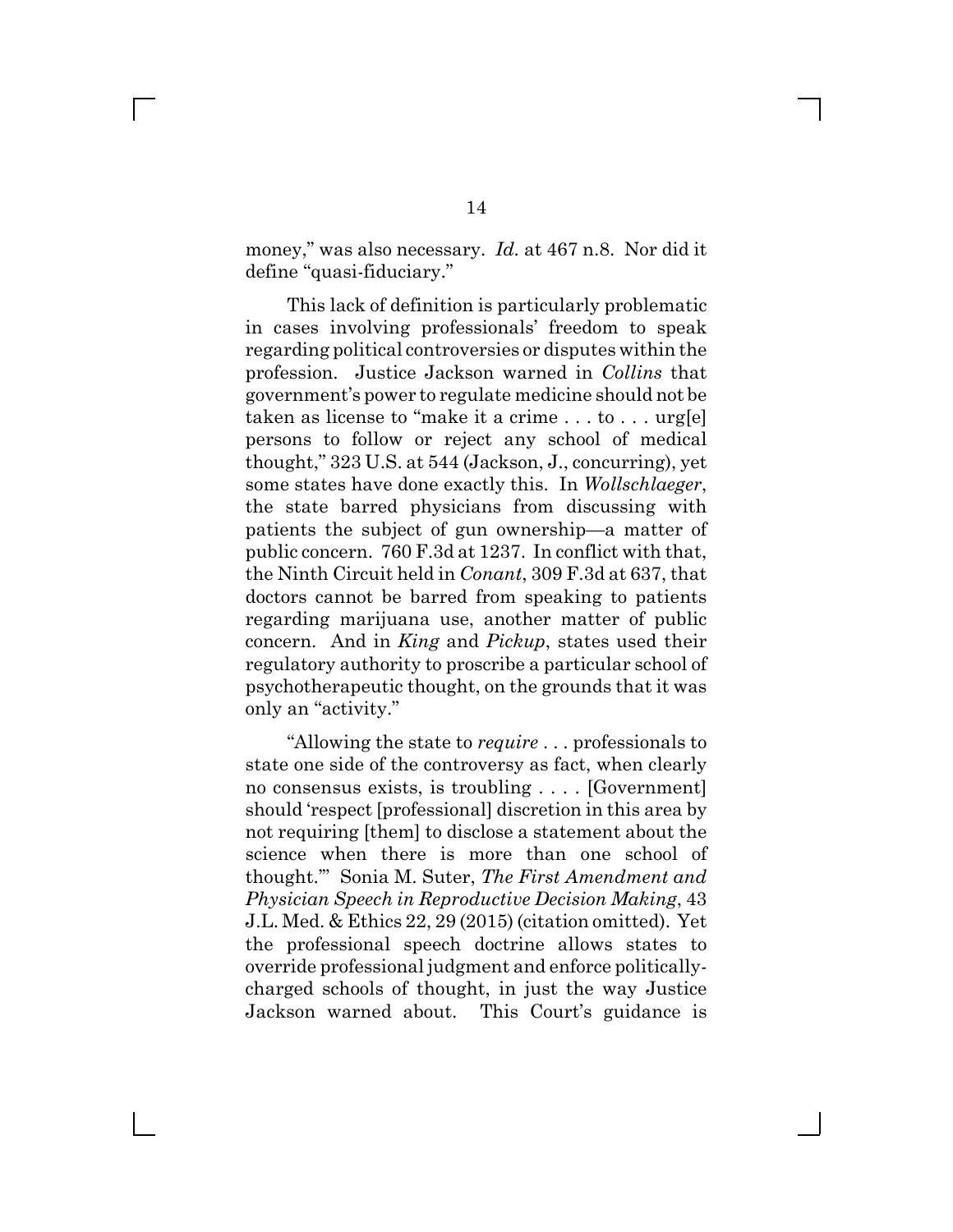essential to safeguard the rights of professionals to use their judgment and speak.

#### **III**

### **PROFESSIONAL SPEECH IS INCREASINGLY CENTRAL TO THE NATIONAL ECONOMY AND ESPECIALLY TO MEDICAL PRACTICE**

### **A. Lack of Guidance from This Court Encourages States to Classify Speech as "Conduct" And Restrict It in Violation of The First Amendment**

Speech and professional "conduct" often overlap. The precedent that has developed in the absence of this Court's guidance applies maximal scrutiny to speech, but minimal scrutiny to "occupations," even when occupations consist *entirely* of speech.

For example, in *Kagan*, 753 F.3d 560, *cert. denied*, 135 S. Ct. 1403, the Fifth Circuit ruled that tour guides—whose business consists *solely* of communication—were just engaged in a business, and therefore a licensing requirement (*i.e.*, a prior restraint on speech) was subject to rational basis review. The D.C. Circuit held a virtually identical restriction unconstitutional—but it, too, considered the law simply "a restriction on conduct instead of a contentbased restriction on speech." *Edwards*, 755 F.3d at 1000. Yet there is no principled distinction between a licensing requirement for tour guides and the licensing law for solicitors in *Riley*, 487 U.S. at 798, or union organizers in *Collins*, 323 U.S. at 544, both of which were subject to strict scrutiny. This Court has held that people's speech rights are not diminished when they are paid to speak, *see*, *e.g.*, *Riley*, 487 U.S.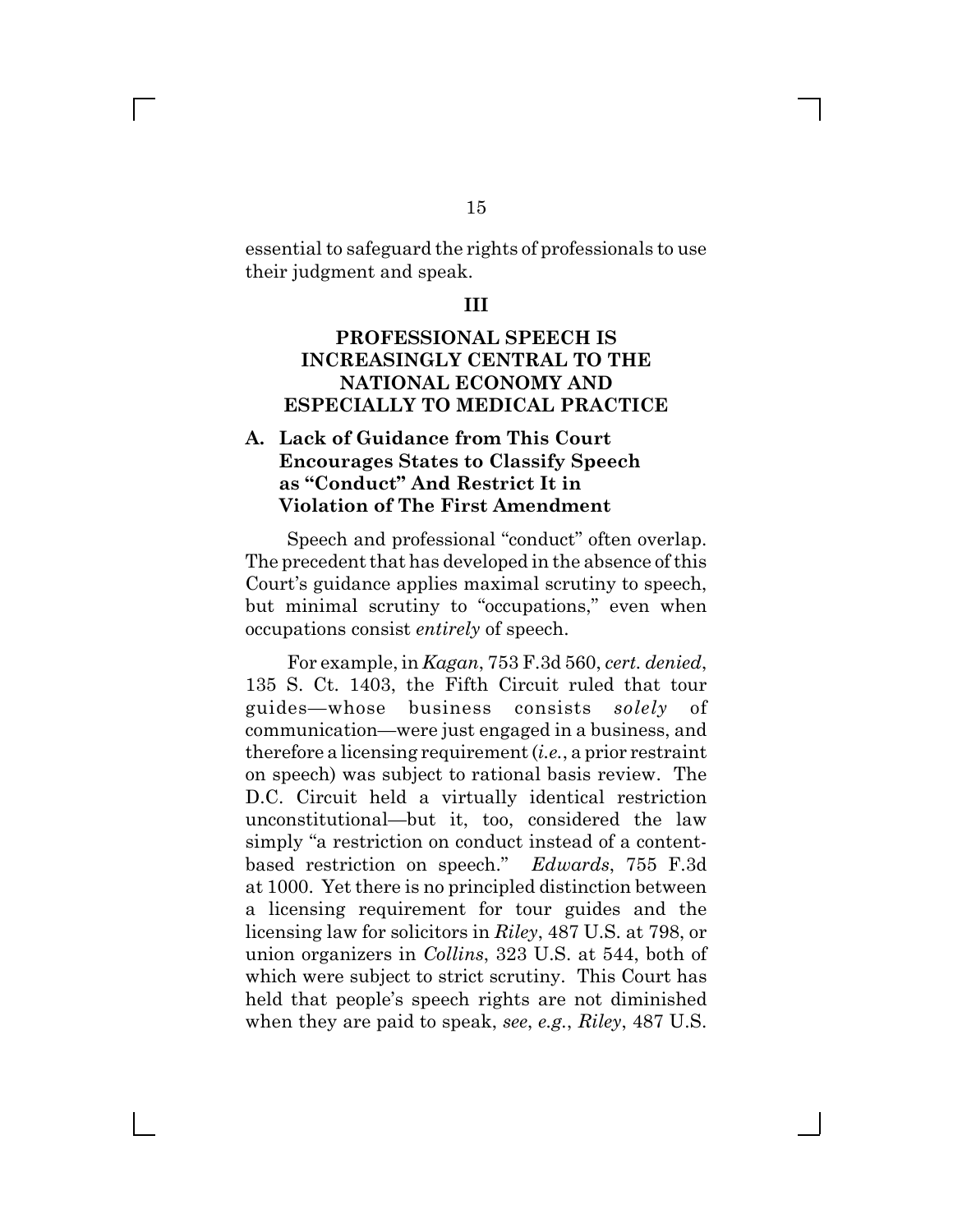at 796; *Sorrell,* 131 S. Ct. at 2664, but the "professional speech" doctrine permits just that.

In *Janson v. LegalZoom.com, Inc.*, 802 F. Supp. 2d 1053, 1063 (W.D. Mo. 2011), the court held that a business that helped people fill out their own legal documents was practicing law without a license despite the fact that customers "never believed that they were receiving legal advice." The mere communication of information was forbidden. Likewise, in *Kansas City Premier Apartments, Inc. v. Missouri Real Estate Comm'n*, 344 S.W.3d 160 (Mo. 2011), *cert. denied*, 132 S. Ct. 1075 (2012), the court ruled that a website that published information about apartments for rent was engaged in the practice of real estate brokerage and that the state could forbid such communication by people lacking a state license. And *Wang v. Pataki*, 396 F. Supp. 2d 446, 451 (S.D.N.Y. 2005), upheld a licensing requirement for "apartment information vendor[s]," defined as any company that "furnish[es] information concerning the location and availability of real property." The furnishing of information is quintessential First Amendment activity—even if done for a fee*, see Sorrell*, 131 S. Ct. at 2667—so these licensing requirements were plainly prior restraints on speech. But both courts regarded them only as restrictions on business activity, and upheld them. By contrast, in *ForSaleByOwner.com Corp. v. Zinnemann*, 347 F. Supp. 2d 868, 879 (E.D. Cal. 2004), and *Skynet Corp. v. Slattery*, No. 06-cv-218-JM, 2007 WL 817638, at \*4 (D.N.H. Mar. 13, 2007), courts ruled that websites that furnished information about for-sale-by-owner properties were fully protected by the First Amendment.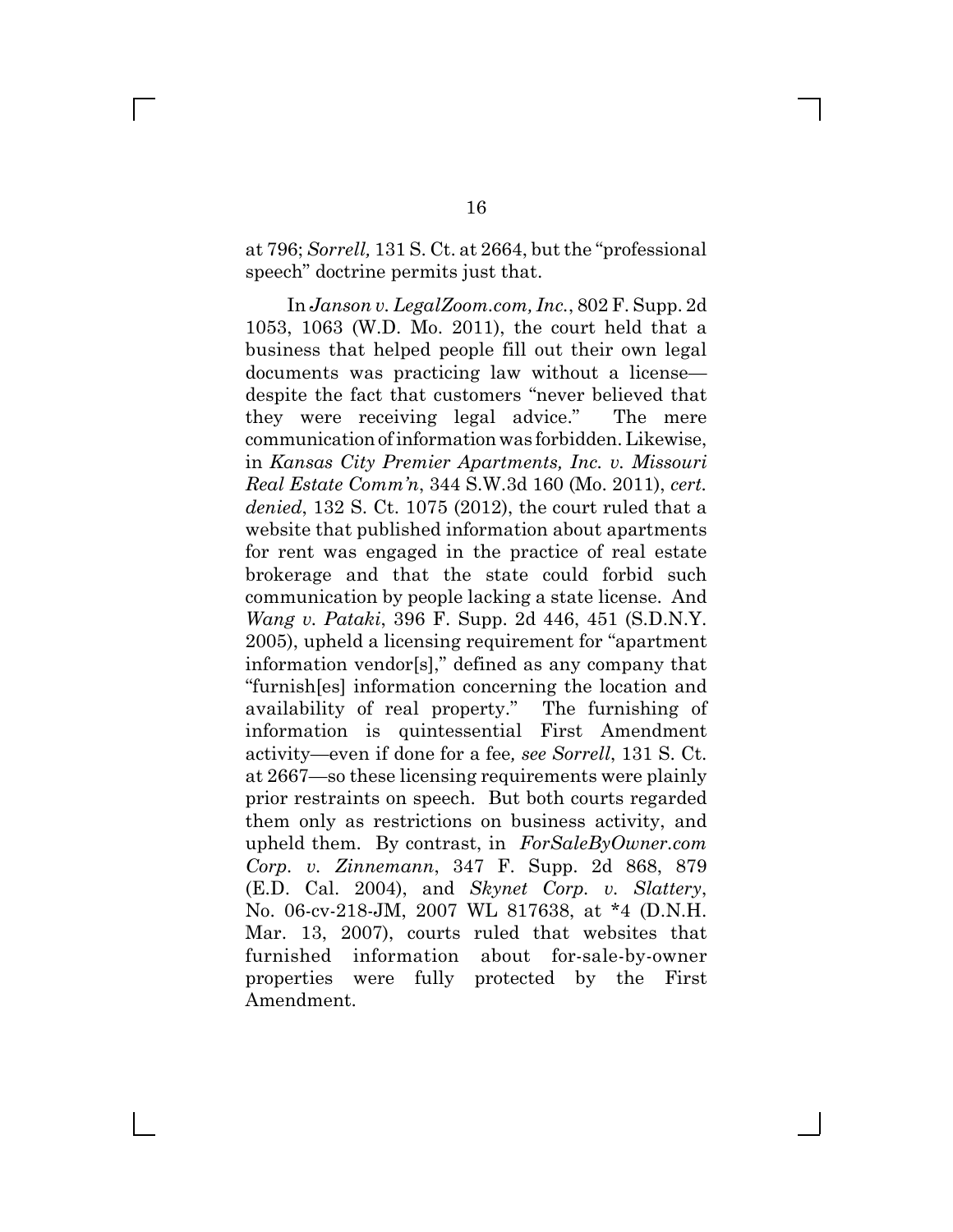Many states require private investigators to obtain licenses, but define "private investigator" so broadly as to encompass pure speech. Nevada, for example, defines an investigator as anyone paid to "furnish . . . information" about the "identity, habits, conduct . . . honesty . . . trustworthiness," etc., of "any person." Nev. Rev. Stat. § 648.012 (2014). This is quintessential First Amendment activity, yet state officials, relying on this statute, even prosecuted a man for testifying in state court, on the grounds that his doing so constituted unlicensed private investigation. *State v. Tatalovich*, 309 P.3d 43 (Nev. 2013). In 2012, the Missouri Supreme Court acknowledged that private investigator licensing laws raise "serious constitutional questions," *Gurley v. Missouri Bd. of Private Investigator Exam'rs*, 361 S.W.3d 406, 412 (Mo. 2012), and sought to avoid those questions by construing the statute to apply only to "commercial enterprise[s]." *Id.* at 413. But this does not solve the problem, because furnishing information for money is still fully protected by the First Amendment. *Sorrell*, 131 S. Ct. at 2665; *Simon & Schuster, Inc. v. Members of New York State Crime Victims Bd.*, 502 U.S. 105, 115-18 (1991).

Perhaps the most extreme recent instance of a restriction on professional speech is Kentucky's effort to stop newspaper columnist John Rosemond from publishing a parenting-advice column. *Rosemond v. Markham*, No. 3:13-cv-00042-GFVT-EBA (E.D. Ky. Complaint filed July 16, 2013). Rosemond is a licensed family counselor in his home state of North Carolina, but he does not have a Kentucky psychologist license. In 2013, that state's Board of Examiners of Psychology issued him a cease and desist order because he printed a "Dear Abby"-style column answering a letter from a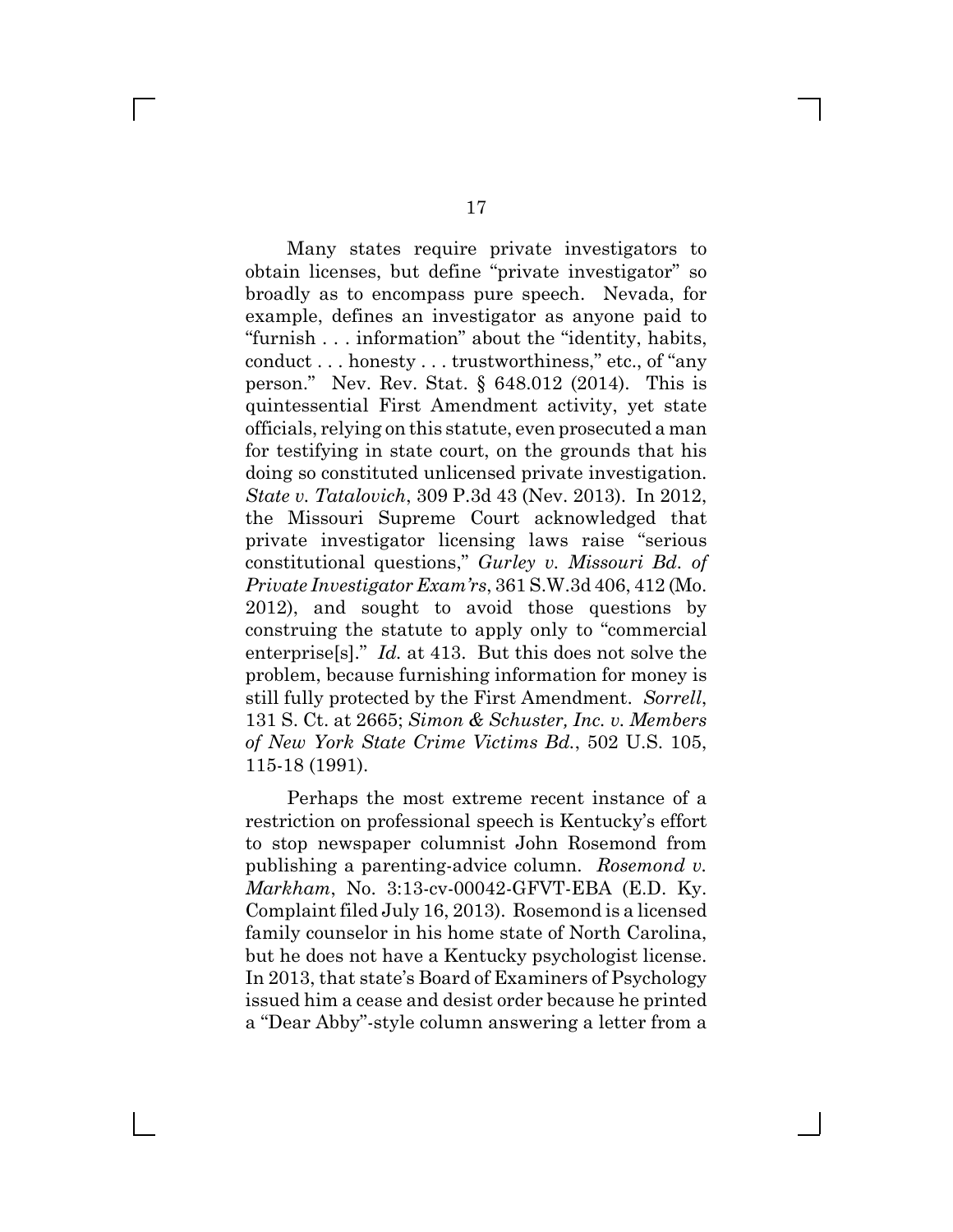parent located in Kentucky. It is unimaginable that the First Amendment could tolerate a licensing law that forbids a person from publishing an advice column answering reader letters in a newspaper. But such censorship efforts are the consequence of the lack of clear guidance from this Court as to the level of scrutiny that applies when government regulates occupational speech. The current "professional speech" doctrine allows states to indulge in "labeling game[s]," *King*, 767 F.3d at 228 (citation omitted), and restrict speech by calling it activity.

#### **B. Prohibitions on**

 $\mathbf{L}$ 

#### **Medical Communication Hinder the Development of Technologies That Could Drastically Improve the Provision of Medical Care to Those in Need**

Justice Brandeis once observed that "[a] statute valid when enacted may become invalid by change in the conditions to which it is applied." *Nashville, C. & St. L. Ry. v. Walters*, 294 U.S. 405, 415 (1935). As the United States moves steadily toward a service- and information-based economy, the question of professional speech will only become more critical.

Internet and smart-phone users now routinely use technology to run businesses that consist solely of *communication* to facilitate economic transactions, resulting in complicated legal disputes over whether that technology qualifies as the "practice" of the trade in question, or is only a means of communication. "With the immense increase in communication that the Internet affords, bloggers and users of social media are more willing and able to share advice, opinions, and information with each other," which "entails the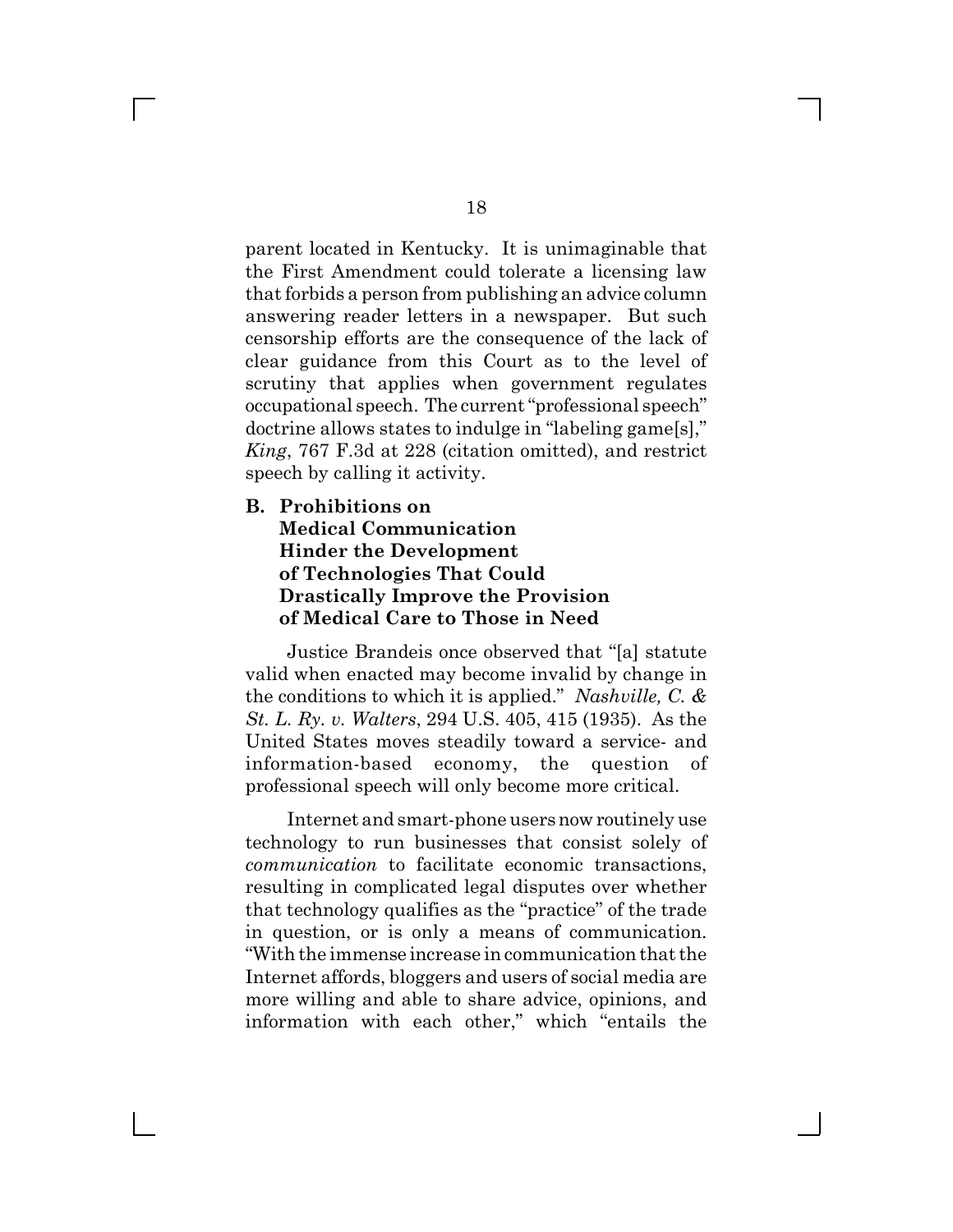proliferation of certain types of speech that were usually the subject of stringent government control." Stephen A. Meli, Note, *Do You Have a License to Say That? Occupational Licensing and Internet Speech*, 21 Geo. Mason L. Rev. 753, 788 (2014).

According to the Census Bureau, Internet-based services generated  $$443$  billion in revenue in  $2013.<sup>2</sup>$ These statistics necessarily understate the value because Internet-based businesses often involve new services that cannot be fully understood in dollar figures—and much of this business consists of communicating information.

For example, some new smart-phone apps monitor users' medical conditions and warn them when they need care. *See* Eric J. Topol, *The Future of Medicine Is* in Your Smartphone, Wall St. J., Jan. 9, 2015.<sup>3</sup> Some help diabetics track their glucose levels. *See* Ryan A. Ristau, et al., *Evaluation and Evolution of Diabetes Mobile Applications: Key Factors for Health Care Professionals Seeking to Guide Patients*, 26 Diabetes Spectrum 211, 211-15 (2013). Others tell users when they need to apply more sunscreen. D.B. Butler, et al., *Smartphone Mobile Application Delivering Personalized, Real-time Sun Protection Advice: A Randomized Clinical Trial*, 151 JAMA Dermatol. 497, 497-504 (2015).

This technology cannot be characterized as merely the passive provision of information, like books or

<sup>2</sup> *E-Stats 2013: Measuring the Electronic Economy*, http://www. census.gov/econ/estats/e13-estats.pdf.

<sup>3</sup> http://www.wsj.com/articles/the-future-of-medicine-is-in-yoursmartphone-1420828632.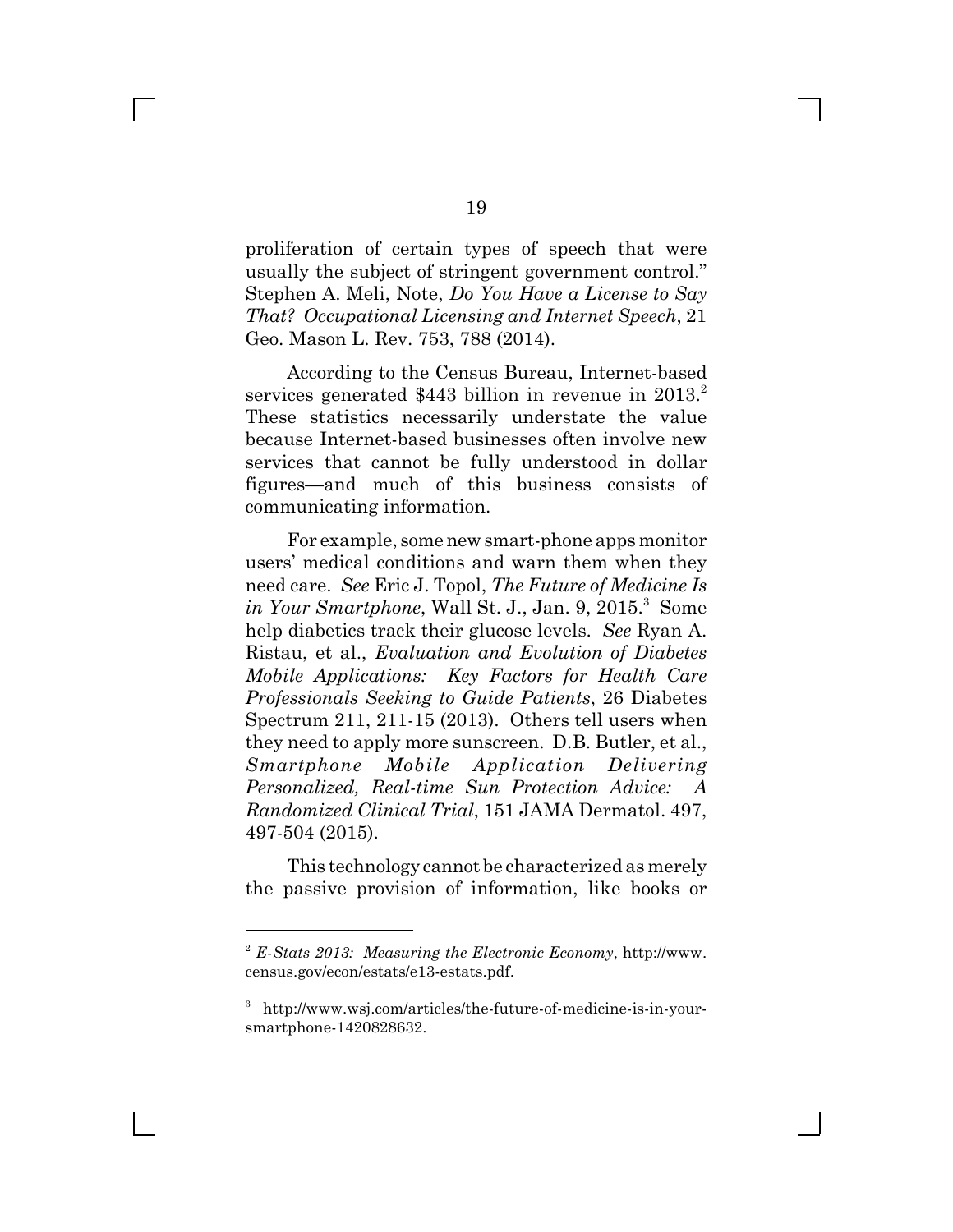newspapers, because the technology tailors the information and recommendations to the user's specific needs. But it also cannot be characterized as the practice of medicine, since it consists of computerized algorithms that suggest courses of action, rather than a human doctor exercising judgment to prescribe treatment. "Unlike publication of static information, online information is increasingly interactive, customized, and personal," write attorney Tracy Miller and bioethicist Dr. Arthur R. Derse. "These practices have blurred the distinction between the provision of information and the practice of medicine, a distinction essential to oversight of medical practice." *Between Strangers: The Practice of Medicine Online*, 21 Health Affairs 168, 175 (2002). Yet as Miller and Derse note, the only guidance available from this Court regarding the constitutionality of that "oversight" is the 30-yearold dicta in the *Lowe* concurrence.

The provision of medical services over the internet or through other communications technology— "telemedicine"—is among the most promising of the "information economy" developments. It can bring much-needed medical care within the reach of those who cannot afford to travel to visit doctors, particularly in cases requiring special expertise. *See* Amar Gupta & Deth Sao, *The Constitutionality of Current Legal Barriers to Telemedicine in the United States: Analysis and Future Directions of Its Relationship to National and International Health Care Reform*, 21 Health Matrix 385, 391 (2011). A broad coalition of doctors and policy makers support the expansion of telemedicine. But licensing laws that, like the one involved in this case, restrict the communication of medical information, have proven a substantial barrier. *See* Robert Kocher, *Doctors Without State*

 $\Box$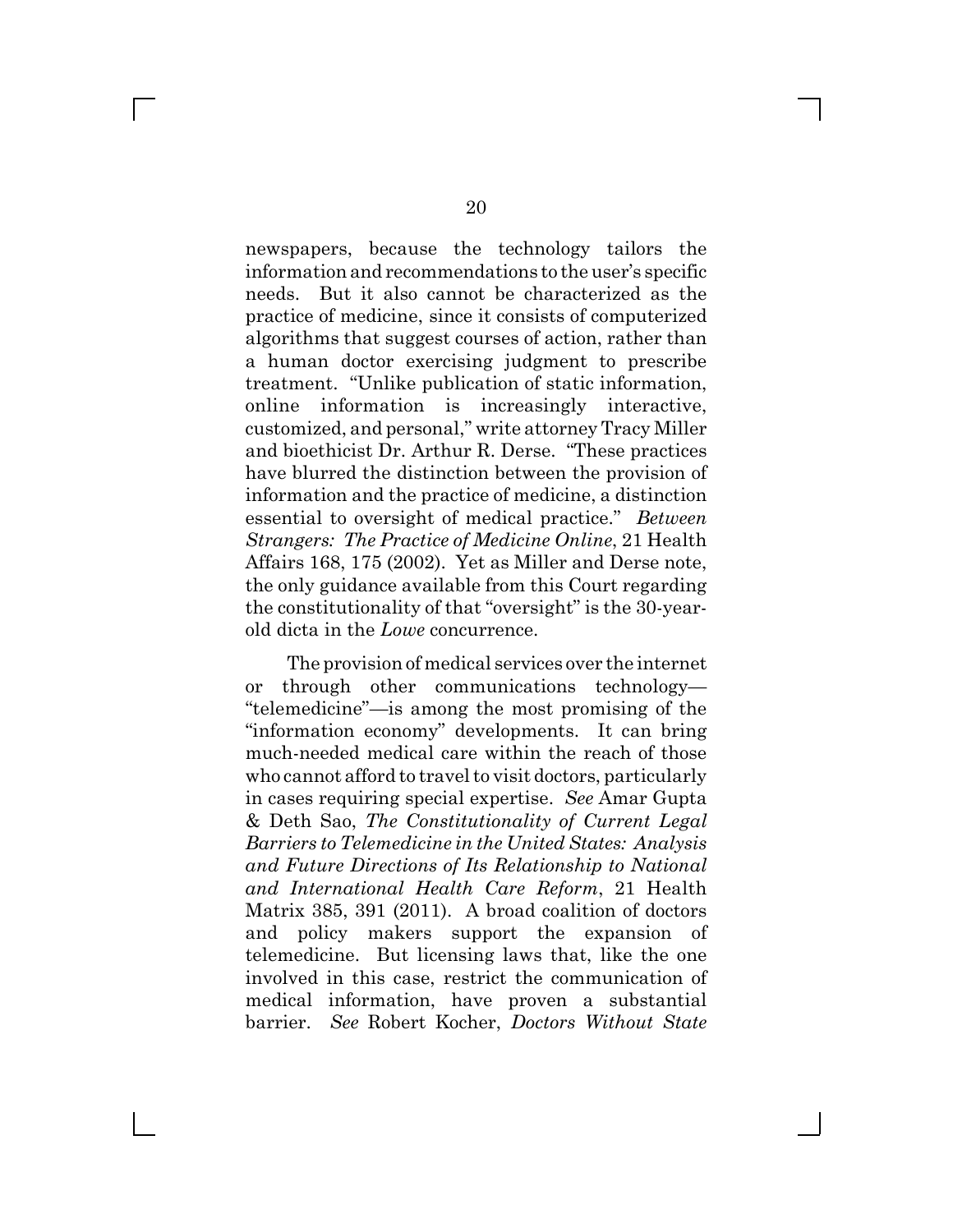*Borders: Practicing Across State Lines*, HealthAffairs Blog (Feb. 18, 2014) ("state medical licensure is a vestigial system that imposes significant costs on society without furnishing any kind of commensurate benefit."). $^4$ 

The 2015 report of the American Telemedicine Society found that state licensing laws are "a patchwork of conflicting and disparate requirements" that bar patients "from fully taking advantage of telemedicine." Latoya Thomas & Gary Capistrant, American Telemedicine Association, *State Telemedicine Gaps Analysis: Physician Practice* Standards and Licensure 1 (May 2015).<sup>5</sup> Some states even forbid doctors from consulting other doctors across state lines. *Id.* at 9.

While states have a substantial interest in protecting consumers through medical regulation, many state regulations exist solely for anti-competitive reasons. *See* Paul Spradley, *Telemedicine: The Law Is the Limit*, 14 Tul. J. Tech. & Intell. Prop. 307, 319-20 (2011) ("The 'unspoken heart' of the medical licensure issue is trade protectionism . . . . The emergence of telemedicine will only aggravate the selfish interests of those who support trade protectionism."). The reason for strict scrutiny of laws restricting speech is to prevent the government from restricting speech in the service of such improper motives. The First Amendment accordingly requires government to satisfy

<sup>4</sup> http://healthaffairs.org/blog/2014/02/18/doctors-without-stateborders-practicing-across-state-lines/.

<sup>5</sup> http://www.americantelemed.org/docs/default-source/policy/50 state-telemedicine-gaps-analysis--physician-practice-standardslicensure.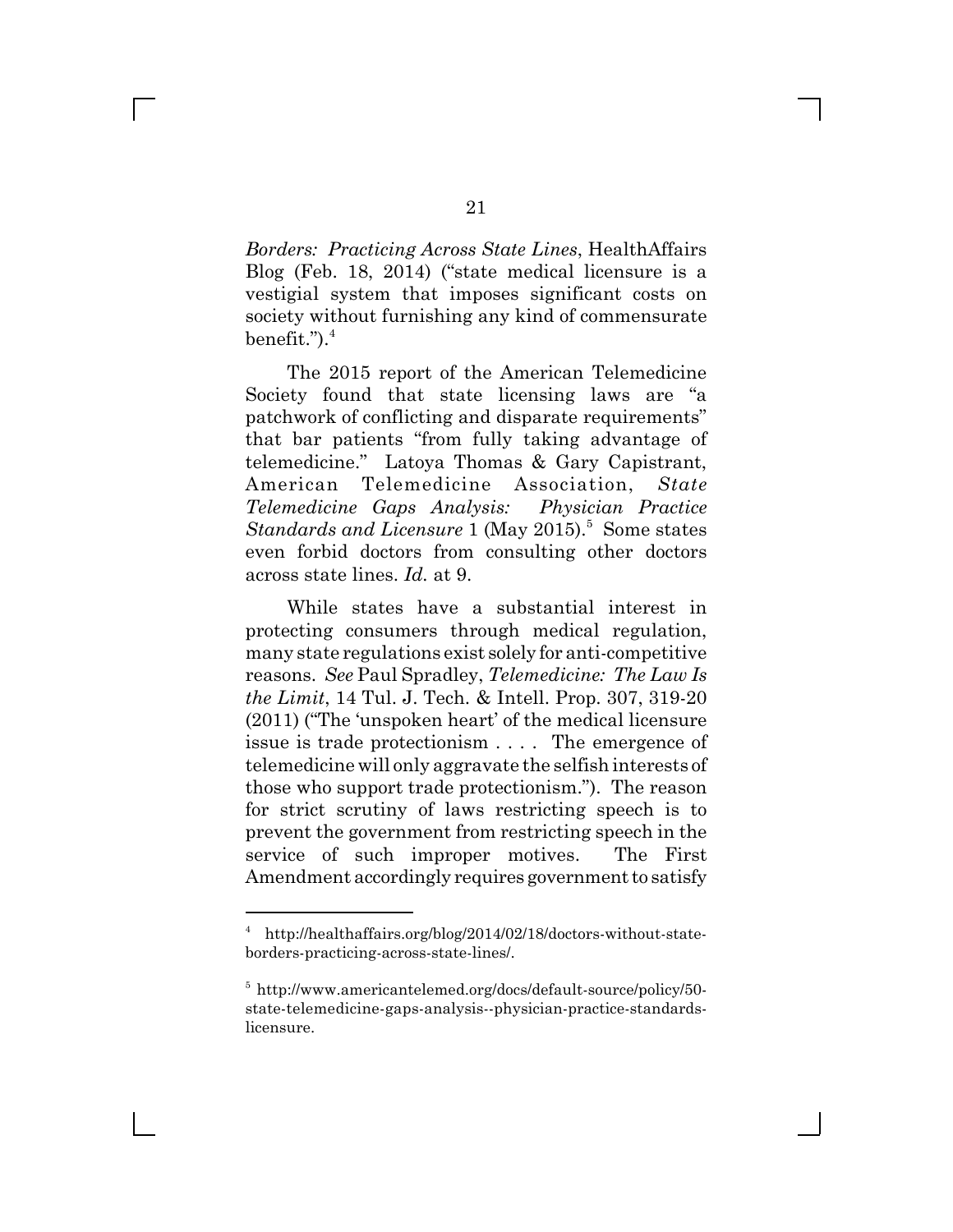the demanding burden of strict scrutiny when it restricts the free flow of information, including medical information. *See Sorrell*, 131 S. Ct. at 2664; *Thompson v. W. States Med. Ctr.*, 535 U.S. 357, 370 (2002); *Virginia State Bd. of Pharmacy v. Virginia Citizens Consumer Council, Inc.*, 425 U.S. 748, 770 (1976).

Ordinarily, a state law restricting the communication of specific types of information would be subject to strict scrutiny, *Reed*, 135 S. Ct. at 2227, and a state law restricting communication by particular speakers would also be subject to strict scrutiny. *Sorrell*, 131 S. Ct. at 2665. Also, a law that bars people from speaking when speaking is their business would be subject to strict scrutiny. *Riley*, 487 U.S. at 796. Yet, thanks to the lack of guidance from this Court on the question of "professional speech," the communication that takes place between patients and doctors duly trained and licensed to engage in the medical profession is typically categorized as "professional speech," and restrictions on it are subjected to *no meaningful First Amendment scrutiny at all*.

Under the current incoherent doctrine, a state law prohibiting people in other states from furnishing information about sexual health to minors violates the First Amendment, *Am. Booksellers Found. v. Dean*, 342 F.3d 96, 98 (2d Cir. 2003), and a medical textbook publisher cannot be held liable when advice in a textbook proves harmful to a reader who follows it, because that would be "inconsistent with fundamental free speech principles." *Jones v. J.B. Lippincott Co.*, 694 F. Supp. 1216, 1217 (D. Md. 1988). Yet a Texas veterinarian *can be criminally prosecuted* if he tells a person on the telephone "Your cat's digestive problems

 $\mathbb{R}^n$